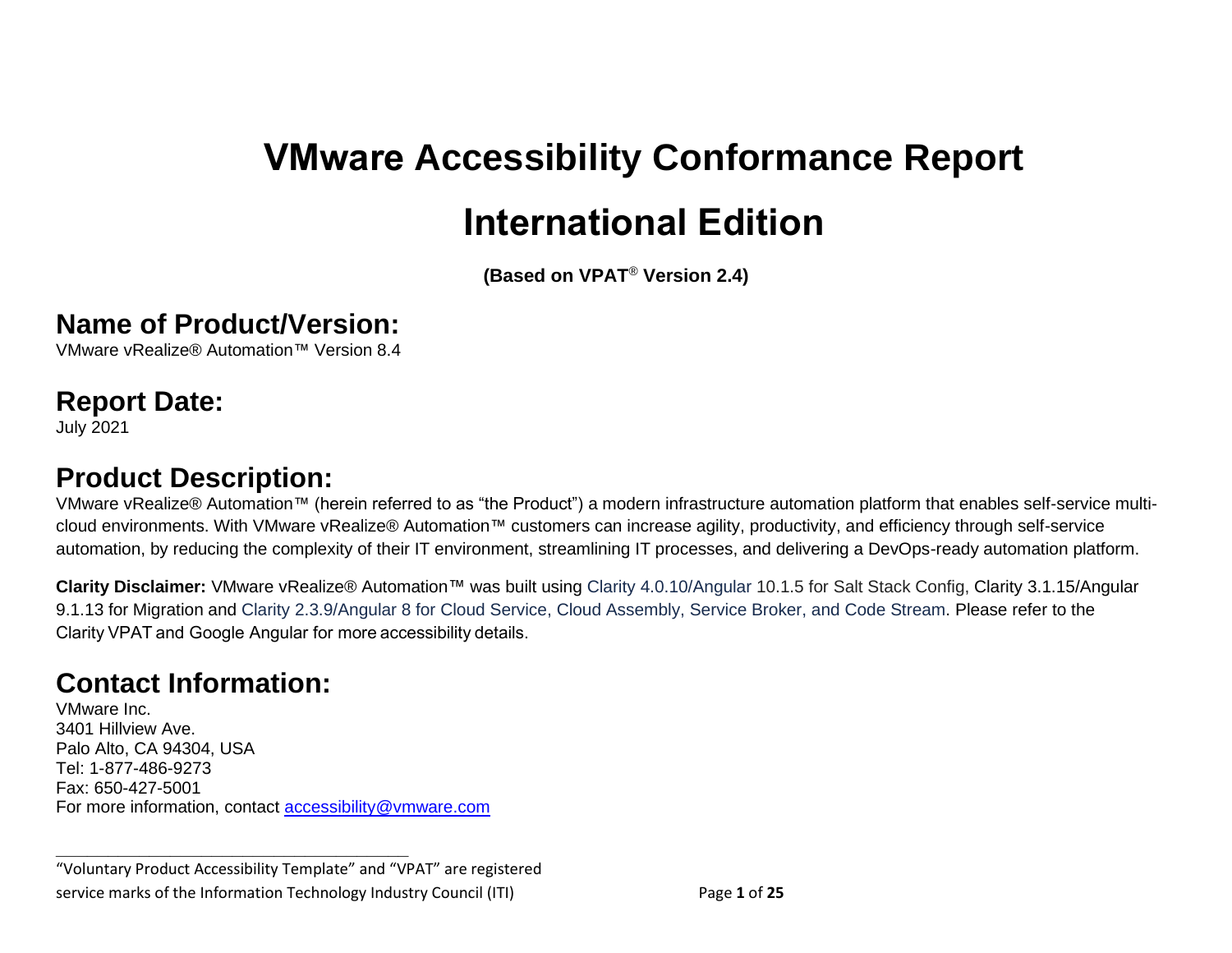# **Notes:**

The information contained in this report applies to the Product itself. To see accessibility conformance for supporting products, please go to the [VMWare Accessibility](https://www.vmware.com/help/accessibility.html) page.

# **Product Type:**

- Web: Yes
- Electronic Docs: No
- Software: No
- Closed: No
- Authoring Tool: No

# **Evaluation Methods Used:**

- NVDA 2021.1 screen reader with Chrome 93.0 on Windows 10
- VoiceOver 10 screen reader with Safari 14.1.1 on macOS 11.4
- Colour Contrast Analyzer 3.1.1
- Keyboard-only navigation
- Browser magnification
- Code inspection

# **Applicable Standards/Guidelines**

This report covers the degree of conformance for the following accessibility standard/guidelines:

| <b>Standard/Guideline</b>                                               | <b>Included In Report</b> |
|-------------------------------------------------------------------------|---------------------------|
| Web Content Accessibility Guidelines 2.0                                | Level A: Yes              |
|                                                                         | Level AA: Yes             |
|                                                                         | Level AAA: No             |
| <b>Web Content Accessibility Guidelines 2.1</b>                         | Level A: Yes              |
|                                                                         | Level AA: Yes             |
|                                                                         | Level AAA: No             |
| Revised Section 508 standards published January 18, 2017, and corrected | Yes                       |
| <b>January 22, 2018</b>                                                 |                           |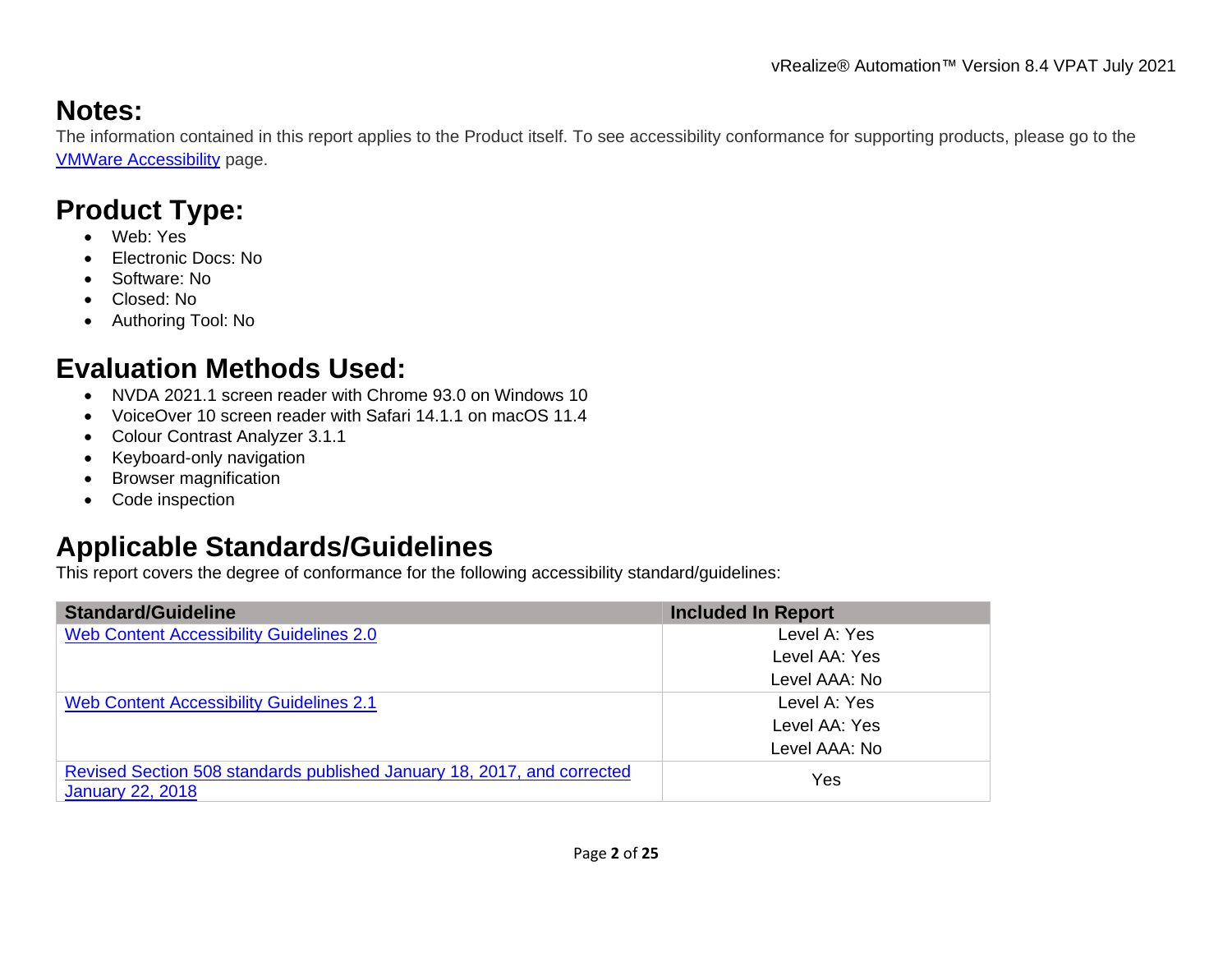| EN 301 549 Accessibility requirements suitable for public procurement of ICT |     |
|------------------------------------------------------------------------------|-----|
| products and services in Europe, - V3.1.1 (2019-11)                          | Yes |

# **Terms**

The terms used in the Conformance Level information are defined as follows:

- **Supports**: The functionality of the product has at least one method that meets the criterion without known defects or meets with equivalent facilitation.
- **Partially Supports**: Some functionality of the product does not meet the criterion.
- **Does Not Support**: The majority of product functionality does not meet the criterion.
- **Not Applicable**: The criterion is not relevant to the product.
- **Not Evaluated**: The product has not been evaluated against the criterion. This can be used only in WCAG 2.0 Level AAA.

# <span id="page-2-0"></span>**WCAG 2.x Report**

Tables 1 and 2 also document conformance with:

- EN 301 549: Chapter 9 Web, Sections 10.1-10.4 of Chapter 10 Non-Web documents, and Sections 11.1-11.4 and 11.8.2 of Chapter 11 Non-Web Software (open and closed functionality), and Sections 12.1.2 and 12.2.4 of Chapter 12 – Documentation
- Revised Section 508: Chapter 5 501.1 Scope, 504.2 Content Creation or Editing, and Chapter 6 602.3 Electronic Support Documentation.

Note: When reporting on conformance with the WCAG 2.x Success Criteria, they are scoped for full pages, complete processes, and accessibility-supported ways of using technology as documented in the [WCAG 2.0 Conformance Requirements.](https://www.w3.org/TR/WCAG20/#conformance-reqs)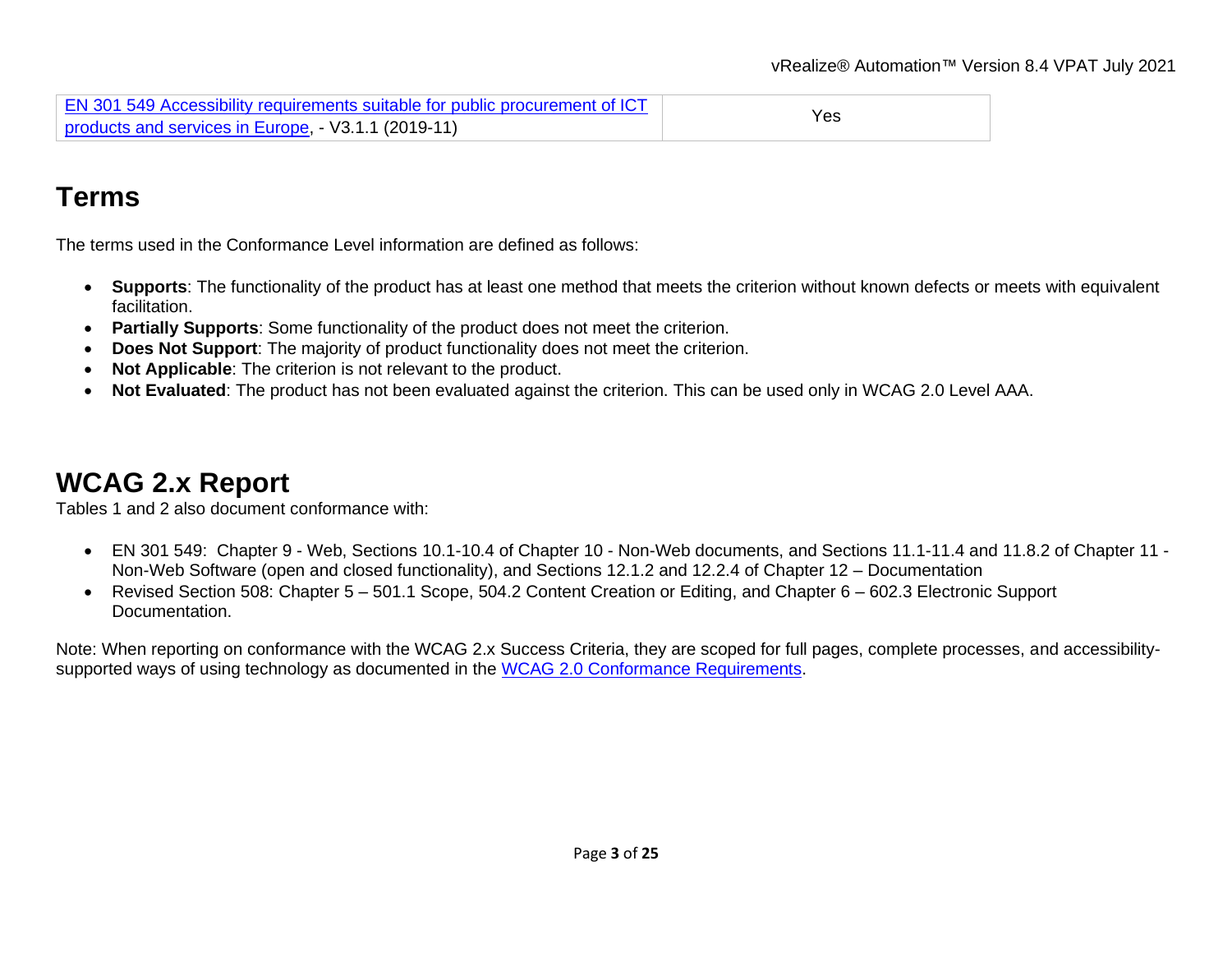## **Table 1: Success Criteria, Level A**

| <b>Criteria</b>                               | <b>Conformance Level</b>  | <b>Remarks and Explanations</b>                                                                                                                                                                                                                                                                                                                                                                                                                                                                                                                                                                                                                                                                                                                                                                                                                                                                                                                                                                                                                                                                                                                                            |
|-----------------------------------------------|---------------------------|----------------------------------------------------------------------------------------------------------------------------------------------------------------------------------------------------------------------------------------------------------------------------------------------------------------------------------------------------------------------------------------------------------------------------------------------------------------------------------------------------------------------------------------------------------------------------------------------------------------------------------------------------------------------------------------------------------------------------------------------------------------------------------------------------------------------------------------------------------------------------------------------------------------------------------------------------------------------------------------------------------------------------------------------------------------------------------------------------------------------------------------------------------------------------|
| 1.1.1 Non-text Content                        | <b>Partially Supports</b> | The Product provides textual equivalent for many<br>non-text contents. Examples of exceptions include:<br>Logos lack text equivalent in Migration,<br>Cloud Services Console, Cloud Assembly,<br>Code Stream.<br>Some <img/> elements lack the alt attribute<br>in Migration, Cloud Services Console, Code<br>Stream.<br>Progress status images do not provide text<br>$\bullet$<br>equivalent in Migration.<br>The support dialogs' pin/unpin image button<br>$\bullet$<br>in the header of most of the Product lack<br>text equivalent.<br>Image x buttons to indicate cancellation or<br>$\bullet$<br>removal do not have text equivalent in<br>SaltStack Config.<br>Graphs and charts lack text equivalent in<br>$\bullet$<br>SaltStack Config and Code Stream.<br>There is alternative text that are not<br>$\bullet$<br>descriptive or do not reflect the purpose of<br>the meaningful images such as "no icon" for<br>icons that indicate endpoint type.<br>Status icon indicators in datagrid tables lack<br>$\bullet$<br>text equivalent in Cloud Assembly and<br>Service Broker.<br>Marketplace product star ratings in Cloud<br>Assembly lack text equivalents. |
| 1.2.1 Audio-only and Video-only (Prerecorded) | Not Applicable            | The product does not have prerecorded audio-only<br>or video-only content.                                                                                                                                                                                                                                                                                                                                                                                                                                                                                                                                                                                                                                                                                                                                                                                                                                                                                                                                                                                                                                                                                                 |
| 1.2.2 Captions (Prerecorded)                  | Not Applicable            | The Product does not have prerecorded<br>synchronized media content.                                                                                                                                                                                                                                                                                                                                                                                                                                                                                                                                                                                                                                                                                                                                                                                                                                                                                                                                                                                                                                                                                                       |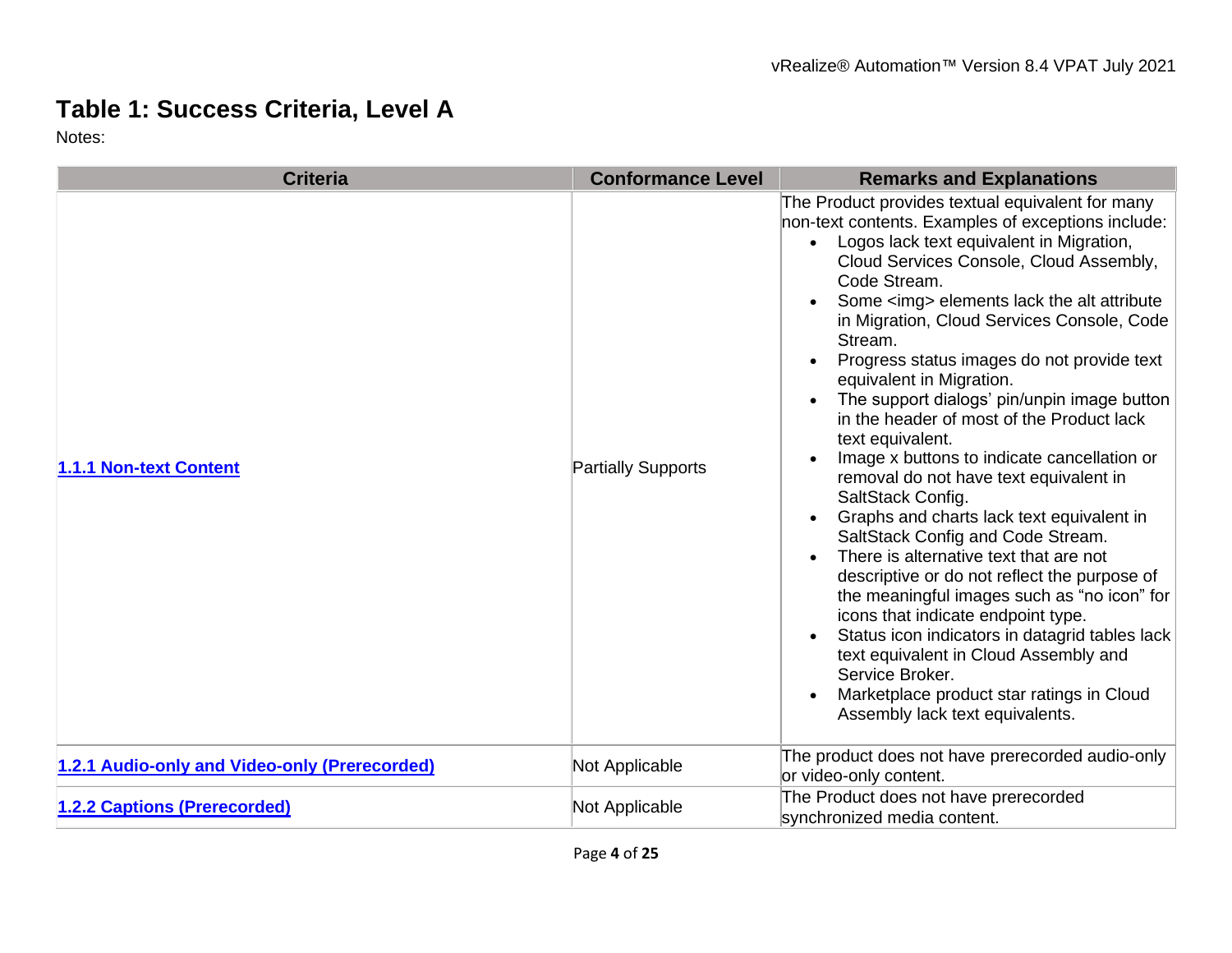| <b>Criteria</b>                                            | <b>Conformance Level</b> | <b>Remarks and Explanations</b>                                                                                                                                                                                                                                                                                                                                                                                                                                                                                                                                                                                                                                                                                                                                                                                                                                                                                                                                                                                                                                                                                                                                                                                                                                                                                                                                                                                       |
|------------------------------------------------------------|--------------------------|-----------------------------------------------------------------------------------------------------------------------------------------------------------------------------------------------------------------------------------------------------------------------------------------------------------------------------------------------------------------------------------------------------------------------------------------------------------------------------------------------------------------------------------------------------------------------------------------------------------------------------------------------------------------------------------------------------------------------------------------------------------------------------------------------------------------------------------------------------------------------------------------------------------------------------------------------------------------------------------------------------------------------------------------------------------------------------------------------------------------------------------------------------------------------------------------------------------------------------------------------------------------------------------------------------------------------------------------------------------------------------------------------------------------------|
| 1.2.3 Audio Description or Media Alternative (Prerecorded) | Not Applicable           | The Product does not have prerecorded<br>synchronized media content.                                                                                                                                                                                                                                                                                                                                                                                                                                                                                                                                                                                                                                                                                                                                                                                                                                                                                                                                                                                                                                                                                                                                                                                                                                                                                                                                                  |
| 1.3.1 Info and Relationships                               | Does Not Support         | The Product can neither convey info and<br>relationships in content that is available in the text<br>nor be programmatically determined on most<br>pages. Examples include:<br>Side navigation menus that have list but do<br>$\bullet$<br>not indicate so programmatically in<br>SaltStack Config, Cloud Assembly, Service<br>Broker and Migration.<br>Modal dialogs such as ones that appear in<br>$\bullet$<br>the headers do not provide programmatic<br>structure and indication of their role and<br>boundaries throughout the Product.<br>Headings throughout the Product only<br>$\bullet$<br>appear visually as headings but do not<br>indicate as such in SaltStack Config,<br>Migration, Cloud Assembly and Service<br>Broker.<br>Headings throughout part of the Product do<br>$\bullet$<br>not provide programmatic heading level that<br>reflects the visual presentation of their<br>headings in Service Broker, Migration and<br>Code Stream.<br>ARIA datagrids with sortable headings do<br>$\bullet$<br>not indicate their sorted state.<br>Datagrid tables with expandable content<br>$\bullet$<br>contain gridcells that do not indicate as such<br>programmatically in SaltStack Config,<br>Migration, Cloud Assembly, and Service<br>Broker.<br>Cards do not have markup structure to<br>indicate their group relationship in Service<br>Broker, Migration, Code Stream, and Cloud<br>Assembly. |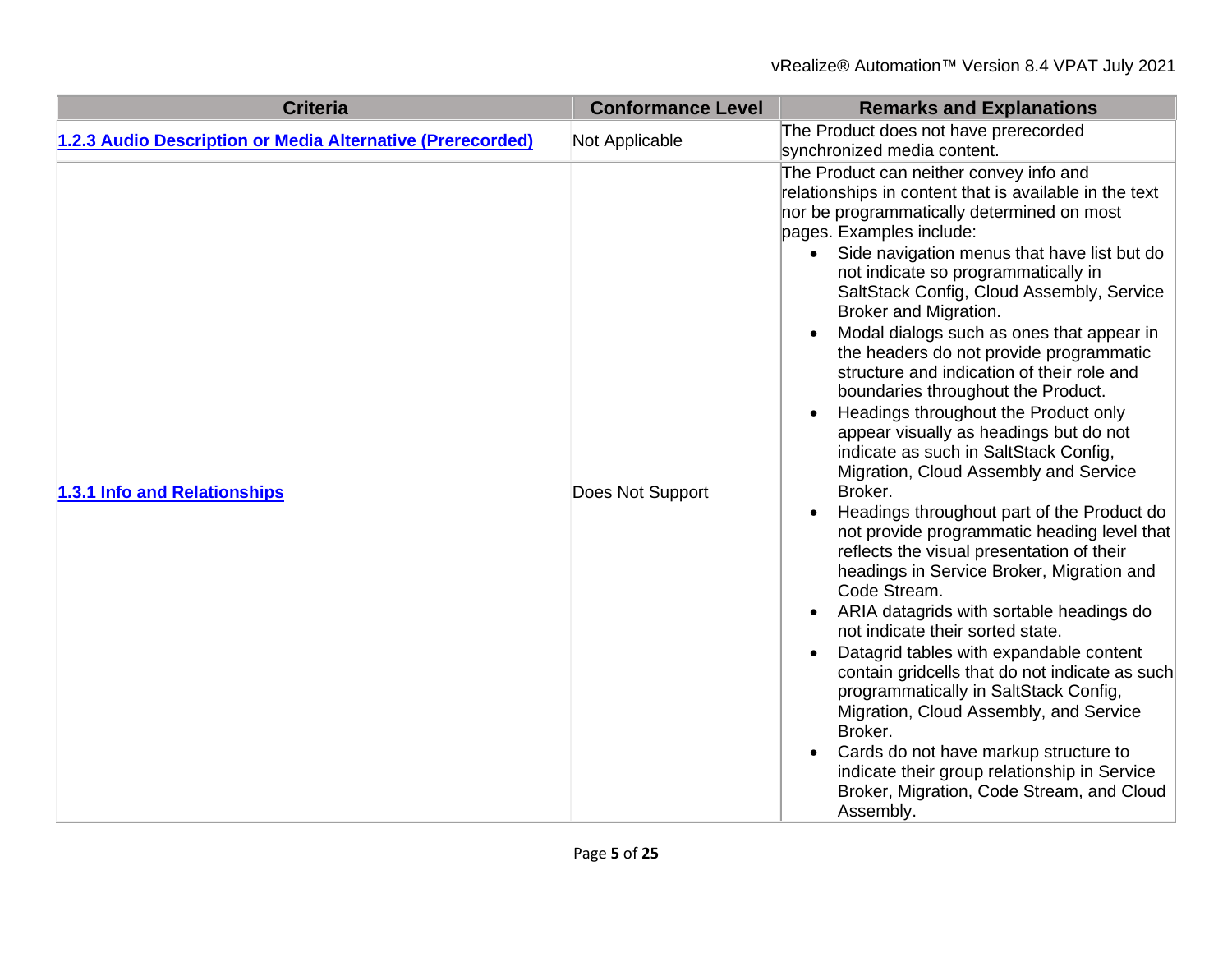| <b>Criteria</b>                      | <b>Conformance Level</b>  | <b>Remarks and Explanations</b>                                                                                                                                                                                                                                                                                                                                                                                                                                                                                 |
|--------------------------------------|---------------------------|-----------------------------------------------------------------------------------------------------------------------------------------------------------------------------------------------------------------------------------------------------------------------------------------------------------------------------------------------------------------------------------------------------------------------------------------------------------------------------------------------------------------|
|                                      |                           | Accordions are coded as trees in Service<br>$\bullet$<br>Broker, and Cloud Assembly.<br>Data tables do not have table markup in<br>$\bullet$<br>Service Broker.<br>There are no programmatic associated<br>labels for many forms in SaltStack Config<br>Cloud Assembly, Service Broker, Migration<br>and Code Stream.<br>The breadcrumb has not programmatic<br>$\bullet$<br>structure to indicate it is a set of breadcrumb<br>navigation links in Migration.                                                  |
| 1.3.2 Meaningful Sequence            | <b>Partially Supports</b> | The Product presents content in a meaningful<br>sequence on most pages. Examples of exceptions<br>include:<br>• Bar charts and image controls in topology<br>views' programmatic order does not match<br>the visual reading order such as in<br>SaltStack Config, Service broker and Cloud<br>Assembly.<br>Content in some datagrid tables do not<br>$\bullet$<br>match the visual reading order such as<br>those that expand content in SaltStack<br>Config, Migration, Cloud Assembly, and<br>Service Broker. |
| <b>1.3.3 Sensory Characteristics</b> | Supports                  | The Product includes instructions that are not<br>dependent on sensory characteristics for operating<br>and understanding the content.                                                                                                                                                                                                                                                                                                                                                                          |
| 1.4.1 Use of Color                   | <b>Supports</b>           | The Product does not rely on color alone<br>to communicate meaning.                                                                                                                                                                                                                                                                                                                                                                                                                                             |
| 1.4.2 Audio Control                  | Not Applicable            | The Product does not have prerecorded<br>synchronized media content.                                                                                                                                                                                                                                                                                                                                                                                                                                            |
| 2.1.1 Keyboard                       | Does Not Support          | The Product uses interactive elements, many of<br>which cannot be accessed via keyboard<br>alone on most pages. Examples include:                                                                                                                                                                                                                                                                                                                                                                               |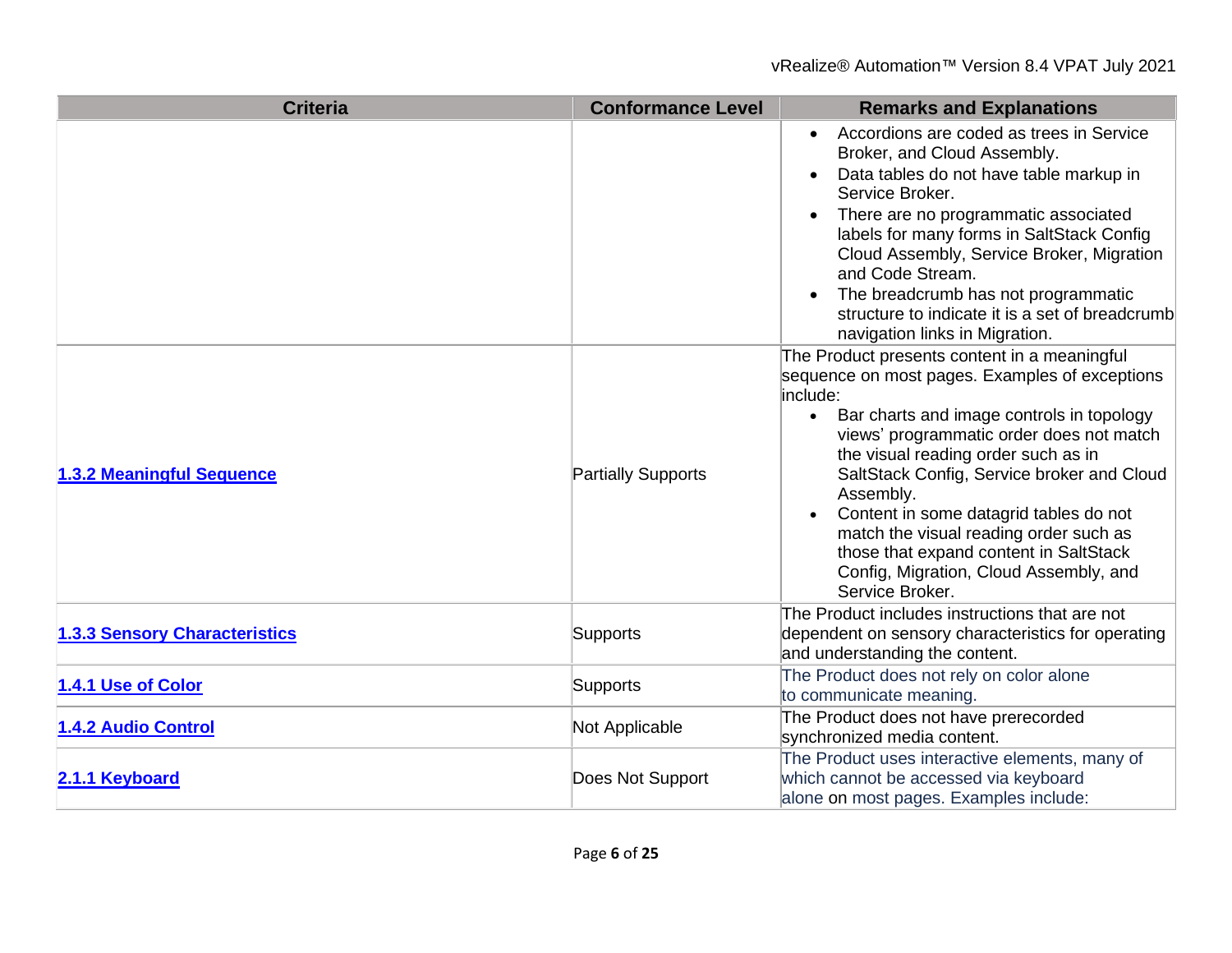| <b>Criteria</b>                        | <b>Conformance Level</b>  | <b>Remarks and Explanations</b>                                                                                                                                                                                                                                                                                                                                                                                                                                                                                                |
|----------------------------------------|---------------------------|--------------------------------------------------------------------------------------------------------------------------------------------------------------------------------------------------------------------------------------------------------------------------------------------------------------------------------------------------------------------------------------------------------------------------------------------------------------------------------------------------------------------------------|
|                                        |                           | The blue keyboard focus outline color that<br>appears in some controls on most pages<br>throughout the Product is less that 3:1 in<br>contrast with its background.<br>Certain image icon such as the grey buttons<br>in datagrid tables lack contrast that occur in<br>most pages of the Product.<br>The side navigation that appears on most of<br>the Product contain current site selection<br>lack non-text contrast.<br>Dropdown focus selection that appears in<br>the datagrid tables of Code Stream lack<br>contrast. |
| 2.1.2 No Keyboard Trap                 | <b>Partially Supports</b> | The Product does not contain keyboard<br>traps on most pages. Examples of exceptions<br>include:<br>Text editors contain focus traps in SaltStack<br>$\bullet$<br>Config, Code stream, and Cloud Assembly.<br>Template forms contains focus traps in<br>Cloud Assembly and Service Broker.                                                                                                                                                                                                                                     |
| <b>2.1.4 Character Key Shortcuts</b>   | Not Applicable            | The Product does not provide custom character key<br>shortcuts.                                                                                                                                                                                                                                                                                                                                                                                                                                                                |
| 2.2.1 Timing Adjustable                | Does Not Support          | The Product does not provide a method where<br>session time is adjustable.                                                                                                                                                                                                                                                                                                                                                                                                                                                     |
| 2.2.2 Pause, Stop, Hide                | Not Applicable            | The Product does not contain moving, blinking,<br>scrolling, or auto-updating information.                                                                                                                                                                                                                                                                                                                                                                                                                                     |
| 2.3.1 Three Flashes or Below Threshold | Not Applicable            | The Product does not contain flashing content.                                                                                                                                                                                                                                                                                                                                                                                                                                                                                 |
| <b>2.4.1 Bypass Blocks</b>             | Does Not Support          | The Product does not provide a mechanism to<br>bypass blocks of repeated content on most pages.<br>Examples include:<br>• There is no skip link or other method<br>provide to skip the navigation menu content.                                                                                                                                                                                                                                                                                                                |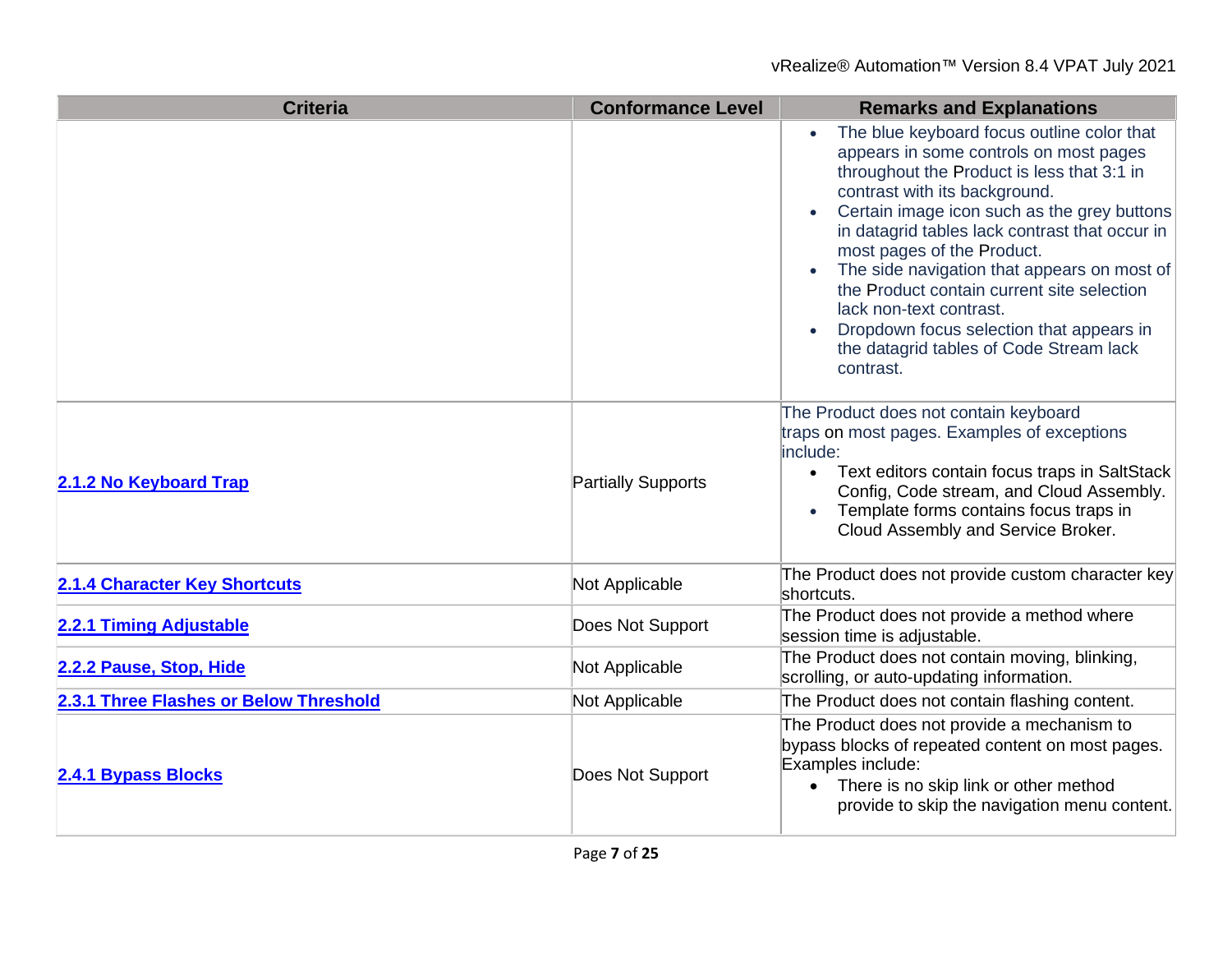| <b>Criteria</b>                 | <b>Conformance Level</b>  | <b>Remarks and Explanations</b>                                                                                                                                                                                                                                                                                                                                                                                                                                                                                                                                                                                                                                                                                                                                                                                                                                                                                                                                                                                                                                                 |
|---------------------------------|---------------------------|---------------------------------------------------------------------------------------------------------------------------------------------------------------------------------------------------------------------------------------------------------------------------------------------------------------------------------------------------------------------------------------------------------------------------------------------------------------------------------------------------------------------------------------------------------------------------------------------------------------------------------------------------------------------------------------------------------------------------------------------------------------------------------------------------------------------------------------------------------------------------------------------------------------------------------------------------------------------------------------------------------------------------------------------------------------------------------|
| 2.4.2 Page Titled               | Does Not Support          | The Product does not provide page titles that reflect<br>the topic or purpose on most pages. Examples<br>include:<br>• The product does not update the page title<br>to reflect the current topic or purpose of the<br>page.                                                                                                                                                                                                                                                                                                                                                                                                                                                                                                                                                                                                                                                                                                                                                                                                                                                    |
| 2.4.3 Focus Order               | Does Not Support          | The Product does not have a focus order that is<br>meaningful on most pages. Examples include:<br>• Side navigation focus order is illogical for<br>SaltStack Config.<br>The header modal in SaltStack Config does<br>$\bullet$<br>not retain focus within the modal dialog.<br>Dismissing dialog moves focus to illogical<br>$\bullet$<br>locations for SaltStack Config, Code Stream<br>and Migration.<br>The skip link focus for most of the product<br>$\bullet$<br>does not move to the main content after<br>activation.<br>There is 2 focuses for one link in the header<br>$\bullet$<br>for most of the product.<br>Focus does not move to dropdown menu<br>$\bullet$<br>items when activating dropdowns for<br>Migration.<br>Dialogs in the Migration header does not<br>$\bullet$<br>receive logical order.<br>The side navigation for Cloud Assembly and<br>$\bullet$<br>Service Broker does not match the visual<br>order.<br>The controls for canvas view in Cloud<br>$\bullet$<br>Assembly and Service Broker is in reverse<br>order as it is visually presented. |
| 2.4.4 Link Purpose (In Context) | <b>Partially Supports</b> | The Product provide well-defined links that can be<br>determined from the link text alone or from the link<br>text together with its programmatically determined                                                                                                                                                                                                                                                                                                                                                                                                                                                                                                                                                                                                                                                                                                                                                                                                                                                                                                                |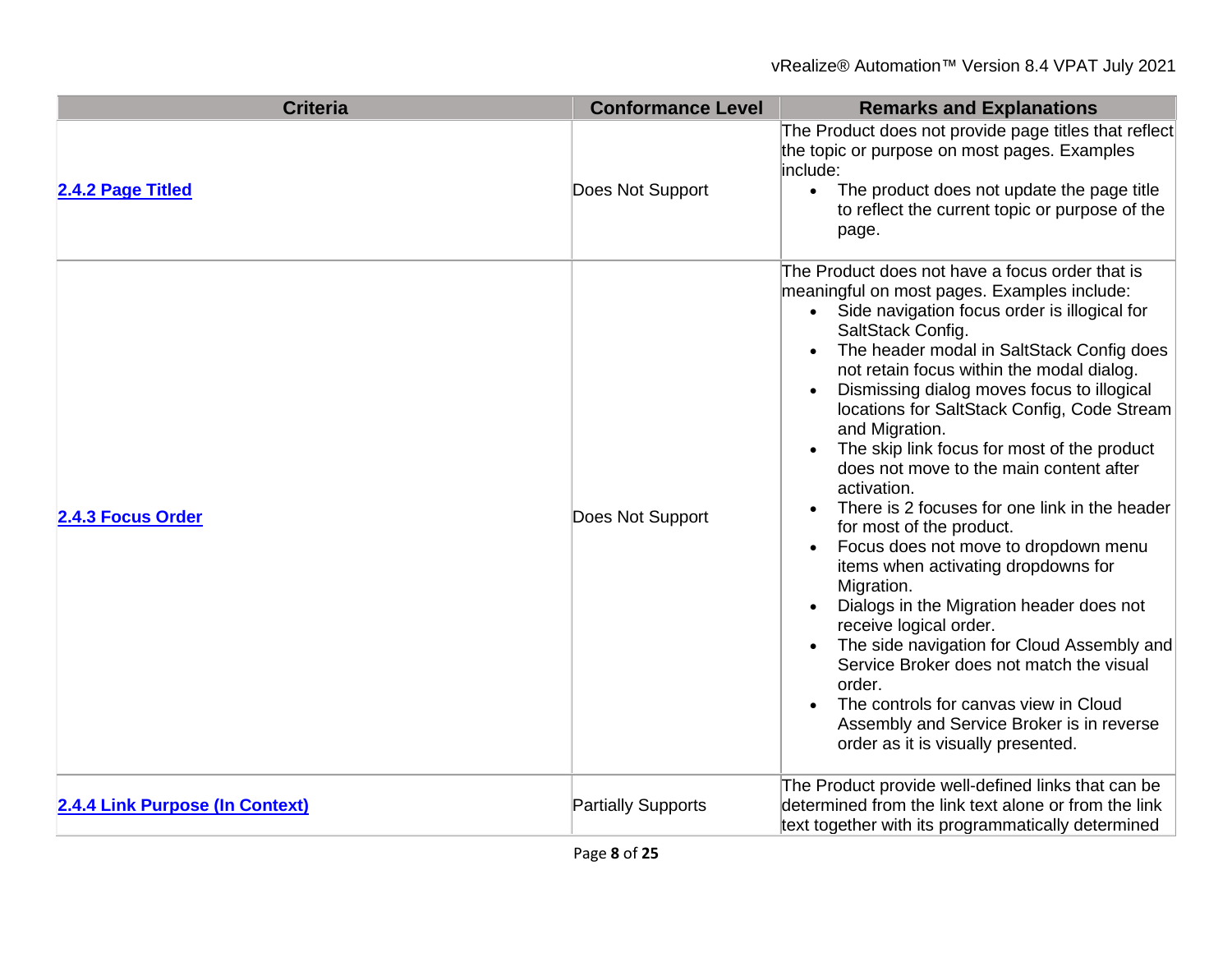| <b>Criteria</b>                                                                                           | <b>Conformance Level</b>  | <b>Remarks and Explanations</b>                                                                                                                                                                                                                                                                                                                                                           |
|-----------------------------------------------------------------------------------------------------------|---------------------------|-------------------------------------------------------------------------------------------------------------------------------------------------------------------------------------------------------------------------------------------------------------------------------------------------------------------------------------------------------------------------------------------|
|                                                                                                           |                           | link context in most instances. Examples of<br>exceptions include:<br>• The are links that do not indicate what the<br>failed executions are in Code Stream<br>The link that goes to the home page in the<br>header that appears across most of the site<br>are 2 separate links with inappropriate<br>labels that do not indicate their purpose.                                         |
| 2.5.1 Pointer Gestures (Level A 2.1 only)<br>Revised Section 508 - Does not apply                         | Supports                  | The Product can be operated with a single<br>pointer without path-based gestures.                                                                                                                                                                                                                                                                                                         |
| 2.5.2 Pointer Cancellation (Level A 2.1 only)<br>Also applies to:<br>Revised Section 508 - Does not apply | Supports                  | The Product supports pointer cancellation and no<br>down events.                                                                                                                                                                                                                                                                                                                          |
| 2.5.3 Label in Name (Level A 2.1 only)<br>Revised Section 508 - Does not apply                            | <b>Partially Supports</b> | The Product provides names for interactive<br>elements that contain the text which is presented<br>visually for user interface components on most<br>pages. Examples of exceptions include:<br>On pages with headers that include the<br>$\bullet$<br>username and account organization button,<br>the programmatic label does not include the<br>any of the visual text for that button. |
| 2.5.4 Motion Actuation (Level A 2.1 only)<br>Revised Section 508 - Does not apply                         | Not Applicable            | The Product does not contain functionality that<br>relies on device motion or user motion.                                                                                                                                                                                                                                                                                                |
| 3.1.1 Language of Page                                                                                    | Supports                  | The Product identifies the default language of the<br>page.                                                                                                                                                                                                                                                                                                                               |
| <b>3.2.1 On Focus</b>                                                                                     | Supports                  | The Product does not cause a change of context on<br>focus.                                                                                                                                                                                                                                                                                                                               |
| <b>3.2.2 On Input</b>                                                                                     | Partially Supports        | The Product does not cause an unexpected change<br>of context when interacting with elements on many<br>pages. Examples of exceptions include:<br>The support dialog search form in the<br>Migration header changes context on input                                                                                                                                                      |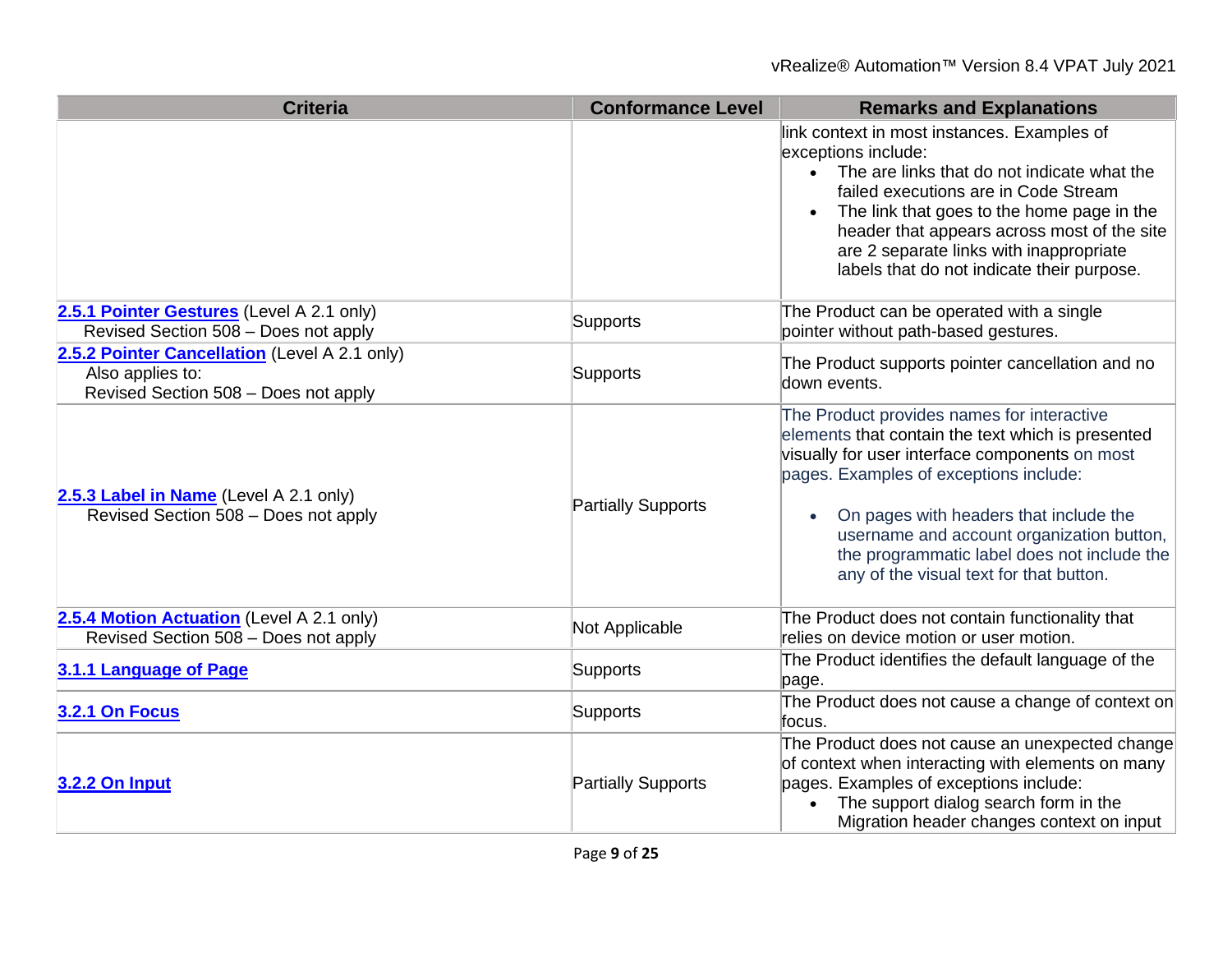| <b>Criteria</b>              | <b>Conformance Level</b>  | <b>Remarks and Explanations</b>                                                                                                                                                                                                                                                                                                                                                                                                                                                                                                                                                                                                                                                                                                                                                                                                                                                                                                                                                                                      |
|------------------------------|---------------------------|----------------------------------------------------------------------------------------------------------------------------------------------------------------------------------------------------------------------------------------------------------------------------------------------------------------------------------------------------------------------------------------------------------------------------------------------------------------------------------------------------------------------------------------------------------------------------------------------------------------------------------------------------------------------------------------------------------------------------------------------------------------------------------------------------------------------------------------------------------------------------------------------------------------------------------------------------------------------------------------------------------------------|
|                              |                           | without notifying the user beforehand or<br>during input.<br>There is no indication that the datagrid table<br>$\bullet$<br>will update on input of the filter forms in<br>Cloud Assembly and Service Broker.                                                                                                                                                                                                                                                                                                                                                                                                                                                                                                                                                                                                                                                                                                                                                                                                        |
| 3.3.1 Error Identification   | <b>Partially Supports</b> | The Product uses error identification on most<br>pages. Examples of exceptions include:<br>There is no error identification for the date<br>pickers for the Cloud Assembly and Service<br>Broker services.                                                                                                                                                                                                                                                                                                                                                                                                                                                                                                                                                                                                                                                                                                                                                                                                           |
| 3.3.2 Labels or Instructions | Does Not Support          | The Product does not provide labels or instructions<br>for input fields on most pages. Examples include:<br>Required forms are not indicated in<br>SaltStack Config.<br>Checkboxes in datagrid tables are not<br>$\bullet$<br>labeled in SaltStack Config.<br>The Filter search forms are not labeled and<br>$\bullet$<br>have no instructions in Migration.<br>The dialog textarea fields lack labels in<br>$\bullet$<br>Migration.<br>The Support dialog search forms do not<br>$\bullet$<br>have instructions on how to use the search<br>in Migration.<br>The Filter forms in datagrid tables lack<br>$\bullet$<br>labels in Code Stream and Service Broker.<br>The datagrid table pagination dropdown<br>$\bullet$<br>selects forms lack labels in Code Stream.<br>The search filter items input field lack labels<br>$\bullet$<br>in Code Stream.<br>The Workspace tab forms lack labels in<br>$\bullet$<br>Code Stream.<br>The Catalog, Content and Policies tab page<br>forms lack labels in Service Broker. |
| 4.1.1 Parsing                | <b>Partially Supports</b> | The Product provides appropriate markup that can<br>be interpreted and parsed by assistive                                                                                                                                                                                                                                                                                                                                                                                                                                                                                                                                                                                                                                                                                                                                                                                                                                                                                                                           |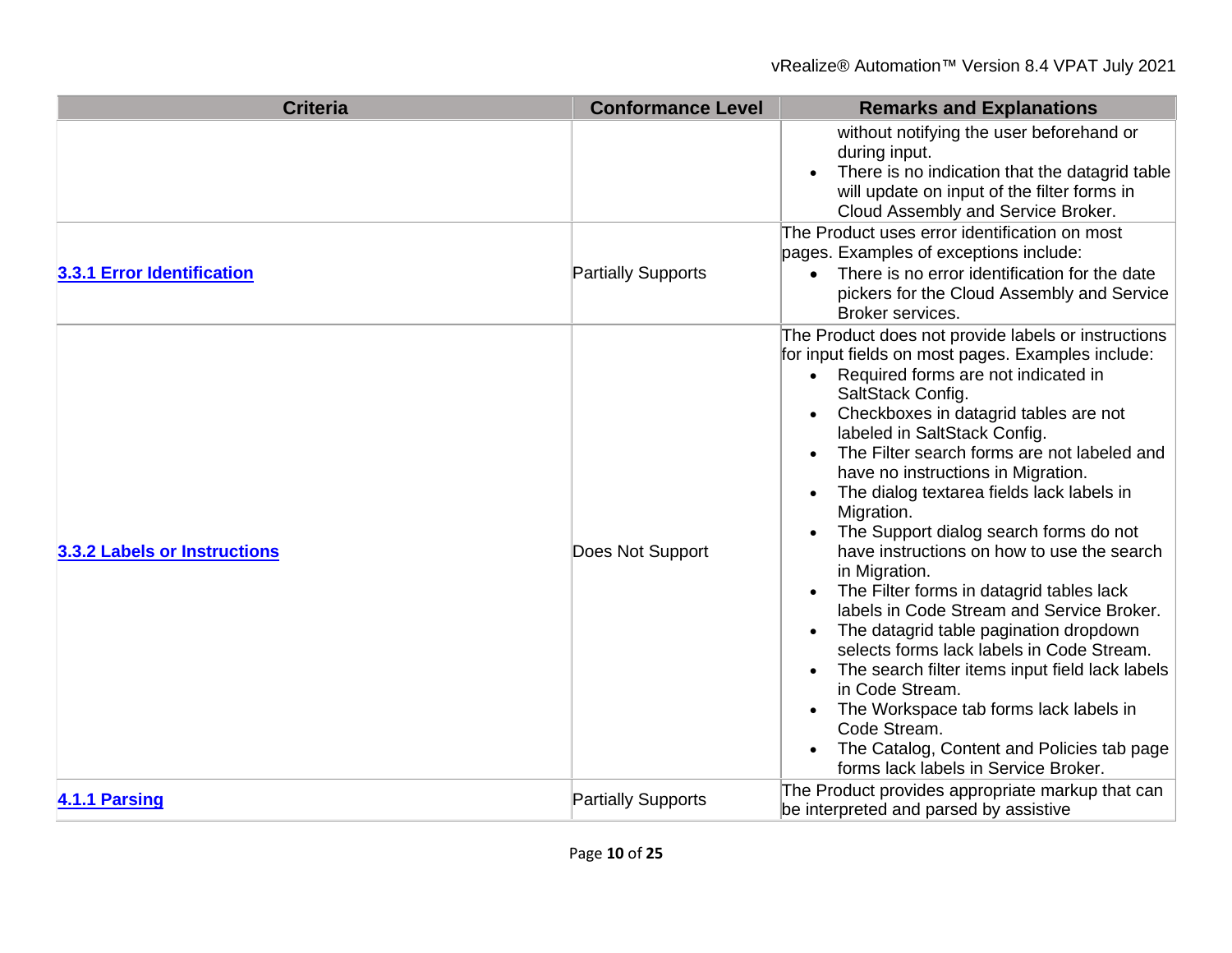| <b>Criteria</b>         | <b>Conformance Level</b> | <b>Remarks and Explanations</b>                                                                                                                                                                                                                                                                                                                                                                                                                                                                                                                                                                                                                                                                                                                                                                                                                                                                                                                                                                                                                                                                                                                                                                                                                                                                                    |
|-------------------------|--------------------------|--------------------------------------------------------------------------------------------------------------------------------------------------------------------------------------------------------------------------------------------------------------------------------------------------------------------------------------------------------------------------------------------------------------------------------------------------------------------------------------------------------------------------------------------------------------------------------------------------------------------------------------------------------------------------------------------------------------------------------------------------------------------------------------------------------------------------------------------------------------------------------------------------------------------------------------------------------------------------------------------------------------------------------------------------------------------------------------------------------------------------------------------------------------------------------------------------------------------------------------------------------------------------------------------------------------------|
|                         |                          | technologies on most pages. Examples of<br>exceptions include:<br>There are nested buttons on the Product<br>$\bullet$<br>such as in Code Stream.                                                                                                                                                                                                                                                                                                                                                                                                                                                                                                                                                                                                                                                                                                                                                                                                                                                                                                                                                                                                                                                                                                                                                                  |
| 4.1.2 Name, Role, Value | Does Not Support         | The Product does not follow HTML specifications<br>that facilitate accessibility on most pages.<br>Examples include:<br>In the header with application ARIA menu in<br>SaltStack Config, there is an ARIA attribute<br>typo, aria-haspopup is misspelled.<br>The selected state in the side navigation is<br>$\bullet$<br>not indicated programmatically for SaltStack<br>Config and Migration.<br>The side navigations with accordions do not<br>$\bullet$<br>have appropriate labels for Code Stream,<br>SaltStack Config and Migration.<br>Accordions and expandable content do not<br>provide appropriate state in Migration,<br>SaltStack Config.<br>The selected, filter and sorted states in<br>$\bullet$<br>datagrid tables are not indicated in Code<br>Stream, SaltStack Config, Service Broker,<br>Cloud Assembly and Migration.<br>The download image icon dropdown menus<br>$\bullet$<br>buttons, tooltips, trash and drag icons have<br>no name or role have no name and/or role<br>in SaltStack Config.<br>The controls to adjust or resize UI do no<br>$\bullet$<br>have name role or value in Cloud Assembly<br>and Service Broker.<br>There are ARIA page tab implementations<br>$\bullet$<br>that are incomplete or invalid for SaltStack<br>Config, Cloud Console Services and Code<br>Stream. |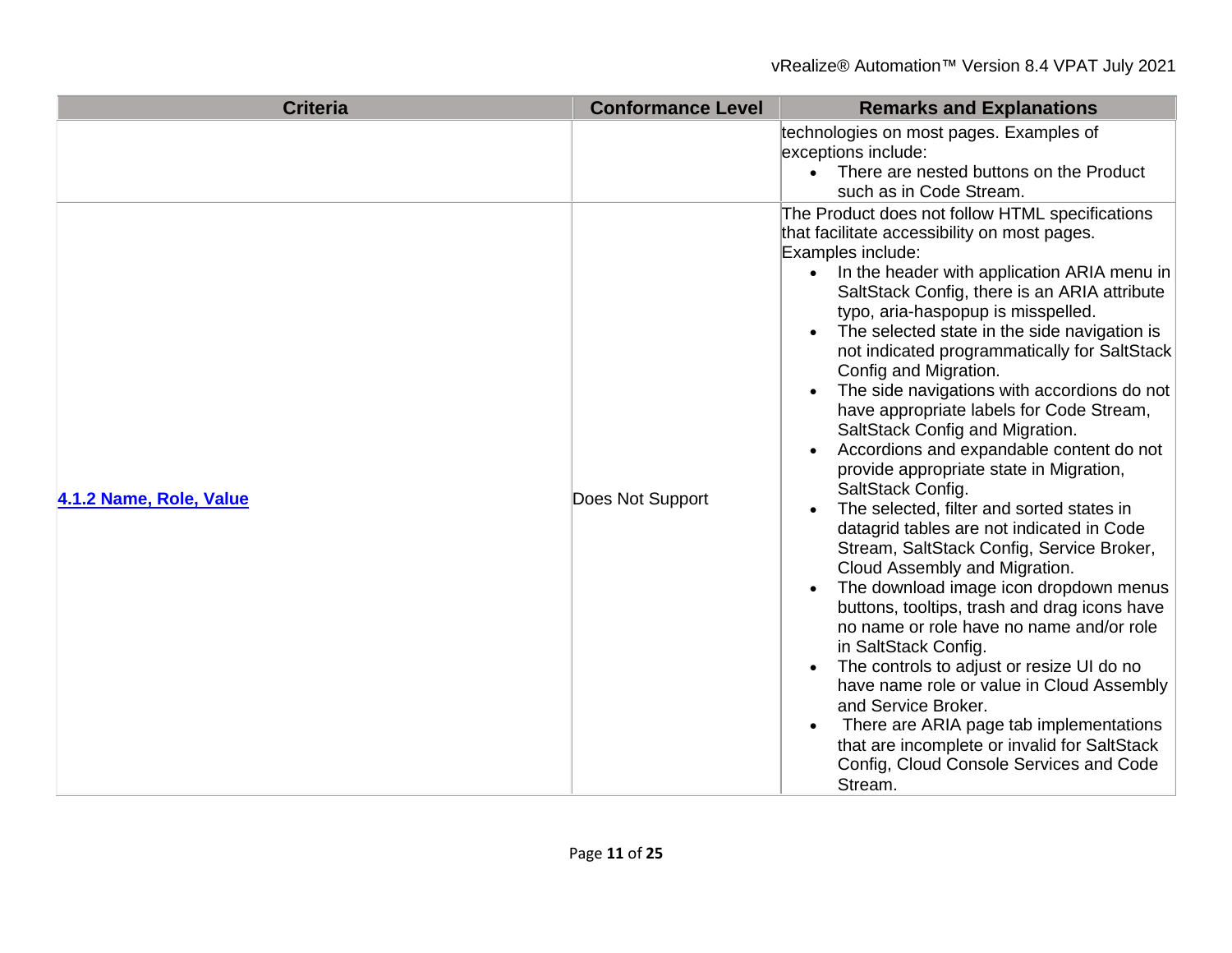| Criteria | <b>Conformance Level</b> | <b>Remarks and Explanations</b>                                                                                                                                                                                                                                                                                                                                                                                                                                  |
|----------|--------------------------|------------------------------------------------------------------------------------------------------------------------------------------------------------------------------------------------------------------------------------------------------------------------------------------------------------------------------------------------------------------------------------------------------------------------------------------------------------------|
|          |                          | • There are multiple buttons within the Cloud<br>Assembly and Service Broker that lack<br>labels.<br>There are incorrect roles such as role of<br>$\bullet$<br>tooltip is provided for buttons in Code<br>Stream and Cloud Assembly.<br>There are accessible names for controls<br>$\bullet$<br>that have code or invalid text content<br>inserted instead of the name for the controls<br>such as the Support button that appear<br>across most of the Product. |

# **Table 2: Success Criteria, Level AA**

| <b>Criteria</b>                                                                          | <b>Conformance Level</b>  | <b>Remarks and Explanations</b>                                                                                      |
|------------------------------------------------------------------------------------------|---------------------------|----------------------------------------------------------------------------------------------------------------------|
| <b>1.2.4 Captions (Live)</b>                                                             | Not Applicable            | The Product does not contain<br>synchronized media.                                                                  |
| 1.2.5 Audio Description (Prerecorded)                                                    | Not Applicable            | The Product does not contain<br>synchronized media.                                                                  |
| 1.3.4 Orientation (Level AA 2.1 only)<br>Revised Section 508 - Does not apply            | Supports                  | The Product does not restrict<br>content views and operation to a<br>single display orientation.                     |
| 1.3.5 Identify Input Purpose (Level AA 2.1 only)<br>Revised Section 508 - Does not apply | Supports                  | The Product appropriately<br>identifies the purposes of each<br>input field collecting information<br>about the use. |
| 1.4.3 Contrast (Minimum)                                                                 | <b>Partially Supports</b> | The Product provides sufficient<br>color contrast for text on most<br>pages. Examples of exceptions<br>include:      |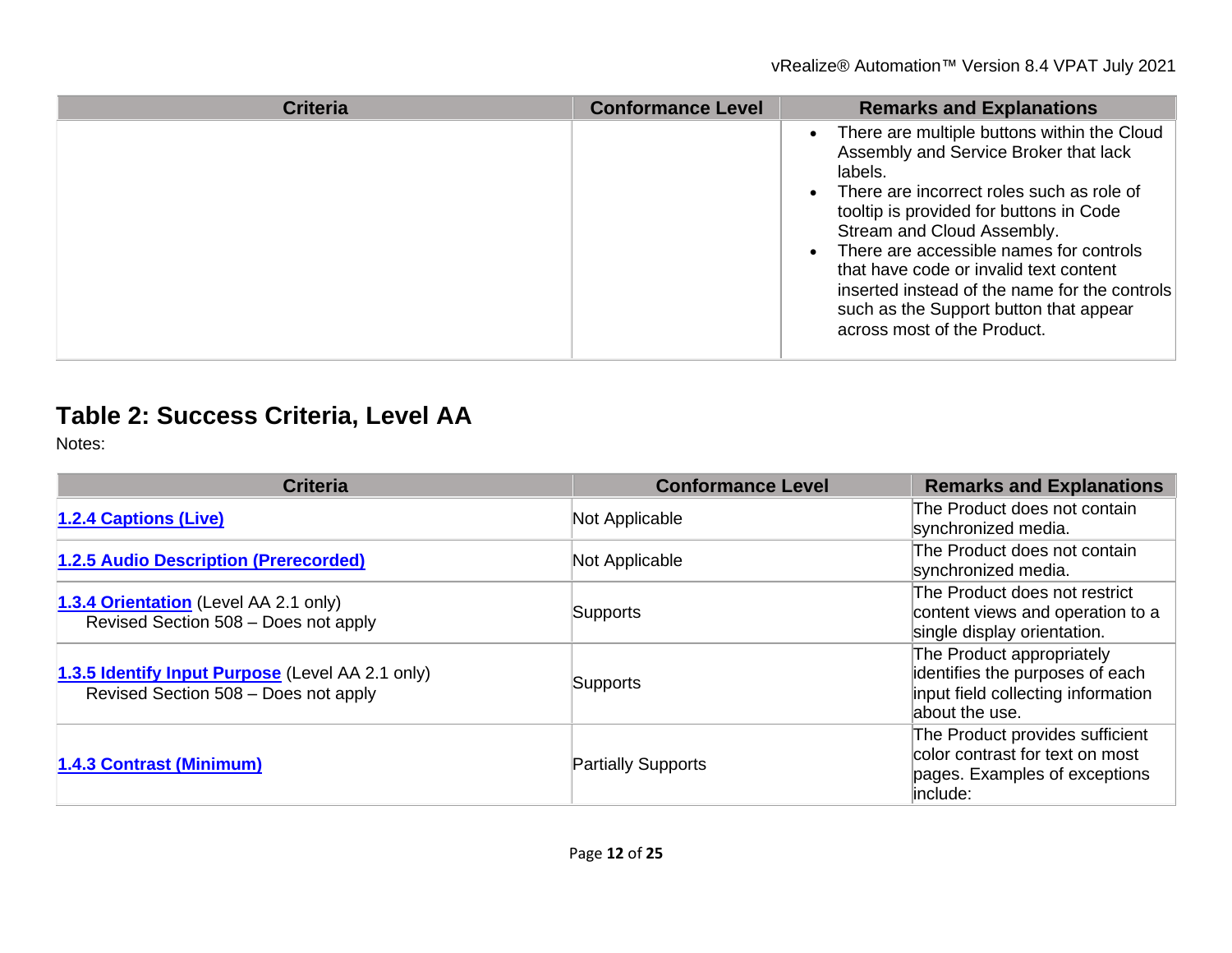| <b>Criteria</b>                                                                      | <b>Conformance Level</b>  | <b>Remarks and Explanations</b>                                                                                                                                                                                                                                                                                                                                  |
|--------------------------------------------------------------------------------------|---------------------------|------------------------------------------------------------------------------------------------------------------------------------------------------------------------------------------------------------------------------------------------------------------------------------------------------------------------------------------------------------------|
|                                                                                      |                           | The text to reflect "high",<br>"medium" do not meet<br>sufficient contrast in the<br>Protect policies section of<br>SaltStack Config.<br>The login page grey text<br>for Migration lacks<br>sufficient text contrast.<br>The unselected page tab<br>in the Cloud Services<br>Console "Identity & Access<br>Management" and<br>"Branding pages" lack<br>contrast. |
| 1.4.4 Resize text                                                                    | Supports                  | The Product allows text to be<br>resized up to 200 percent without<br>loss of content or functionality.                                                                                                                                                                                                                                                          |
| 1.4.5 Images of Text                                                                 | Supports                  | The Product provides information<br>with plain text rather than images.                                                                                                                                                                                                                                                                                          |
| 1.4.10 Reflow (Level AA 2.1 only)<br>Revised Section 508 - Does not apply            | Does Not Support          | The Product does not allow<br>content to be presented without<br>loss of information or functionality,<br>and without requiring scrolling in<br>two dimensions for the<br>dimensions required by this<br>criterion on all pages.                                                                                                                                 |
| 1.4.11 Non-text Contrast (Level AA 2.1 only)<br>Revised Section 508 - Does not apply | <b>Partially Supports</b> | The Product provides sufficient<br>color contrast for user interface<br>components and graphical objects<br>on many pages. Examples of<br>exceptions include:<br>There is a custom blue<br>$\bullet$<br>focus outline which lack<br>focus, this appears in<br>many places in SaltStack<br>Config, Migration, Code                                                |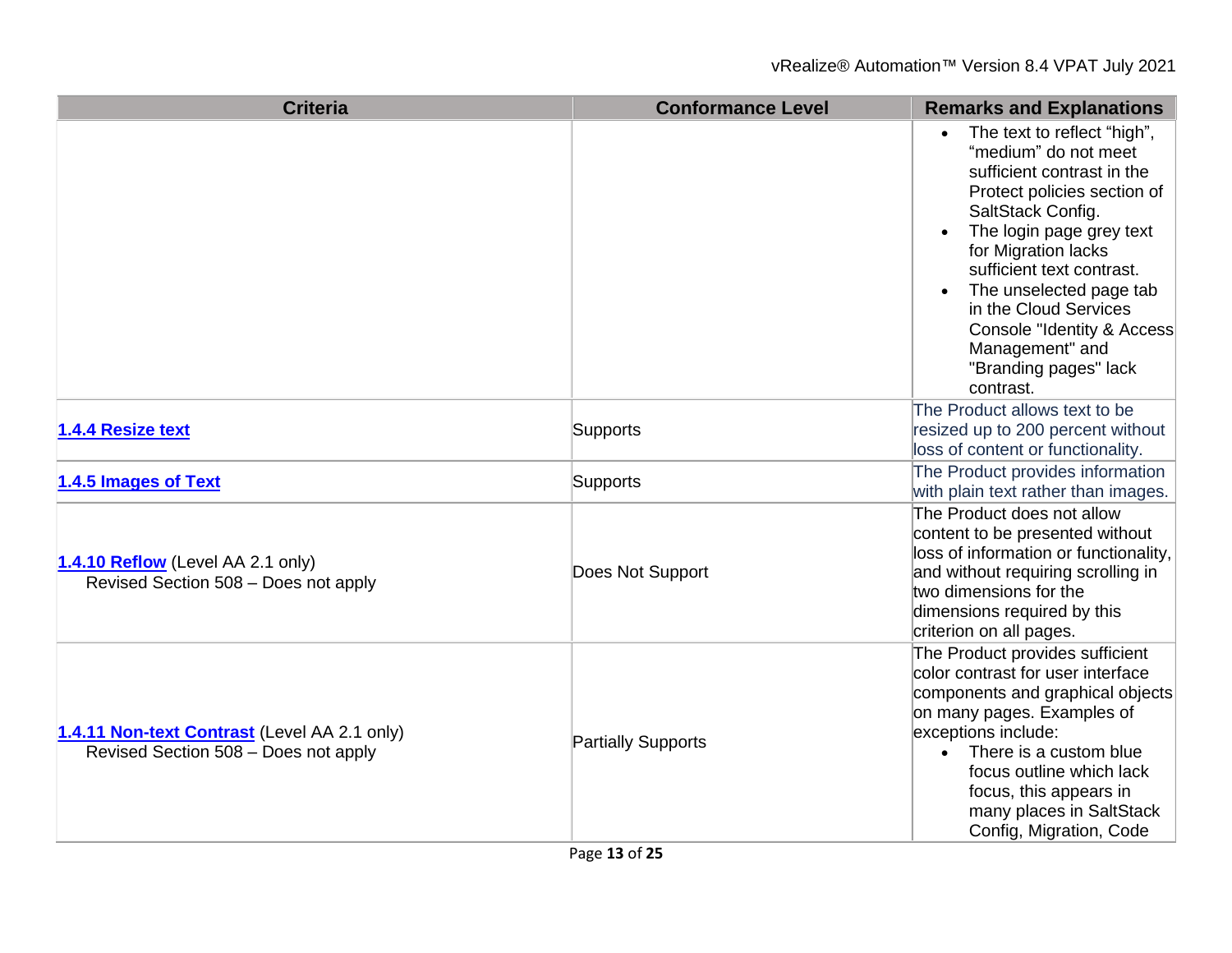| <b>Criteria</b>                                                                              | <b>Conformance Level</b> | <b>Remarks and Explanations</b>                                                                                                                                                                                                                                                                                                                                                                                                        |
|----------------------------------------------------------------------------------------------|--------------------------|----------------------------------------------------------------------------------------------------------------------------------------------------------------------------------------------------------------------------------------------------------------------------------------------------------------------------------------------------------------------------------------------------------------------------------------|
|                                                                                              |                          | <b>Stream, Cloud Service</b><br>Console, Cloud Assembly,<br>and Service broker.<br>The image controls such<br>as the filter icons and<br>show/hide column display<br>options lack contrast in<br>Service Broker, Cloud<br>Assembly, Code Stream,<br>Migration, and SaltStack<br>Config.<br>The color to indicate the<br>select side navigation item<br>does not meet the<br>minimum contrast in<br>SaltStack Config, and<br>Migration. |
| 1.4.12 Text Spacing (Level AA 2.1 only)<br>Revised Section 508 - Does not apply              | Supports                 | The Product provides no loss of<br>content or functionality when text<br>spacing is modified according to<br>the guidelines in this criterion.                                                                                                                                                                                                                                                                                         |
| 1.4.13 Content on Hover or Focus (Level AA 2.1 only)<br>Revised Section 508 - Does not apply | Partially Supports       | The Product provides content that<br>becomes available on hover or<br>focus, which can be dismissible,<br>hoverable, and persistent on<br>many pages with such content.<br>Examples of exceptions include:<br>• Tooltips do not allow<br>mouse pointers to hover<br>over the newly displayed<br>content without<br>disappearing throughout<br>the Product.                                                                             |
| 2.4.5 Multiple Ways                                                                          | Supports                 | The Product provides more than<br>one way to locate a web page<br>within a set of web pages except                                                                                                                                                                                                                                                                                                                                     |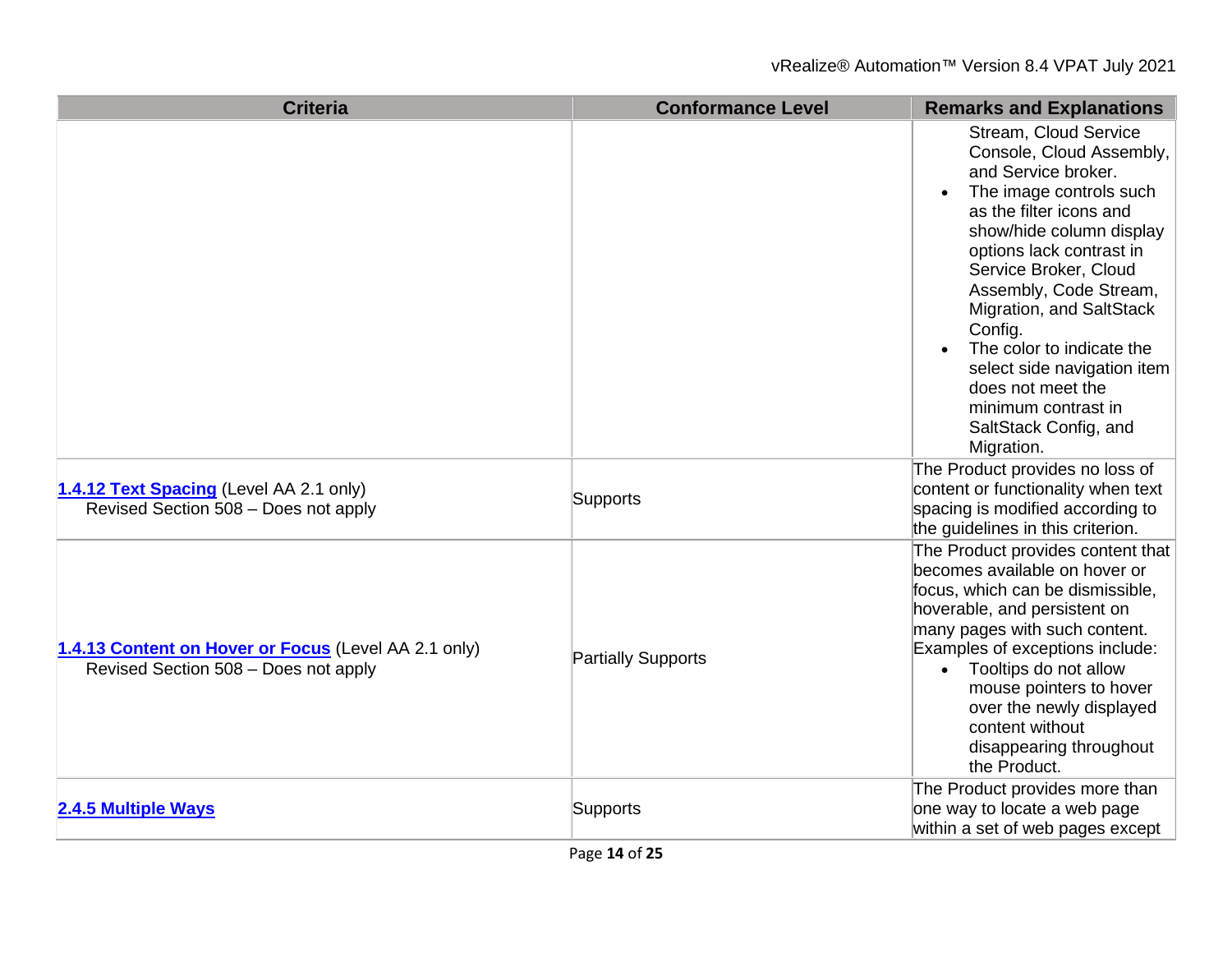| <b>Criteria</b>            | <b>Conformance Level</b> | <b>Remarks and Explanations</b>                                                                                                                                                                                                                                                                                                                                                                                                                                                                                                                                                                                                                                                                     |
|----------------------------|--------------------------|-----------------------------------------------------------------------------------------------------------------------------------------------------------------------------------------------------------------------------------------------------------------------------------------------------------------------------------------------------------------------------------------------------------------------------------------------------------------------------------------------------------------------------------------------------------------------------------------------------------------------------------------------------------------------------------------------------|
|                            |                          | where the web page is the result<br>of, or a step in, a process.                                                                                                                                                                                                                                                                                                                                                                                                                                                                                                                                                                                                                                    |
| 2.4.6 Headings and Labels  | Partially Supports       | The Product provides descriptive<br>and unique headings and<br>labels on most pages that contain<br>headings and or labels. Examples<br>of exceptions include:<br>Filter tag icons buttons<br>$\bullet$<br>labels do not indicate<br>specific filter results in<br>Code Stream.<br>Icon buttons that open<br>popup information does<br>not contain labels to<br>indicate what they will do<br>in Code Stream, Migration,<br>SaltStack Config, Service<br>Broker, and Cloud<br>Assembly.<br>Side navigation accordions<br>labels do not indicate what<br>menu topics they head.<br>Cards have same<br>names/labels that are not<br>descriptive for controls in<br>Service Broker, Cloud<br>Assembly. |
| <b>2.4.7 Focus Visible</b> | Partially Supports       | The Product provides clearly<br>visible focus indicators most<br>pages that contain controls.<br>Examples of exceptions include:<br>There are not visual focus<br>$\bullet$<br>indicators for the<br>infrastructure tab page<br>content in the Cloud                                                                                                                                                                                                                                                                                                                                                                                                                                                |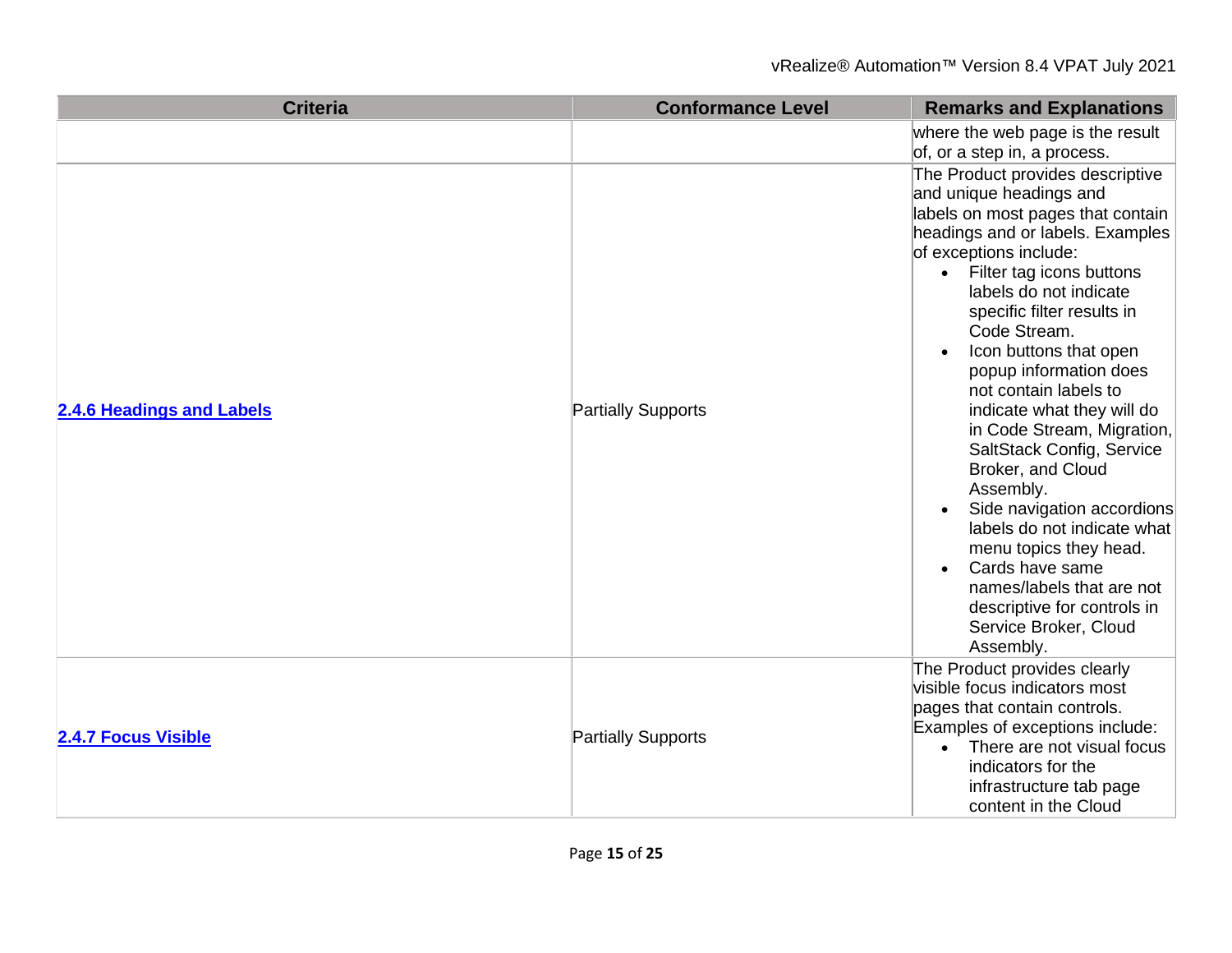| <b>Criteria</b>                                                                   | <b>Conformance Level</b> | <b>Remarks and Explanations</b>                                                                                                                                                                                                                                                                                                                                                                                                                                                                      |
|-----------------------------------------------------------------------------------|--------------------------|------------------------------------------------------------------------------------------------------------------------------------------------------------------------------------------------------------------------------------------------------------------------------------------------------------------------------------------------------------------------------------------------------------------------------------------------------------------------------------------------------|
|                                                                                   |                          | Assembly and Service<br>Broker.                                                                                                                                                                                                                                                                                                                                                                                                                                                                      |
| 3.1.2 Language of Parts                                                           | Not Applicable           | The Product does not contain<br>more than one language.                                                                                                                                                                                                                                                                                                                                                                                                                                              |
| <b>3.2.3 Consistent Navigation</b>                                                | Supports                 | The Product provides a consistent<br>navigation mechanism for all<br>pages.                                                                                                                                                                                                                                                                                                                                                                                                                          |
| 3.2.4 Consistent Identification                                                   | <b>Supports</b>          | The Product identifies elements<br>consistently on all pages.                                                                                                                                                                                                                                                                                                                                                                                                                                        |
| 3.3.3 Error Suggestion                                                            | Supports                 | The Product provides descriptive<br>error messages for identified form<br>field errors.                                                                                                                                                                                                                                                                                                                                                                                                              |
| 3.3.4 Error Prevention (Legal, Financial, Data)                                   | Supports                 | The Product provides error<br>prevention on functions that<br>modify and/or delete user-<br>controllable data that can be<br>reversed, checked, or confirmed.                                                                                                                                                                                                                                                                                                                                        |
| 4.1.3 Status Messages (Level AA 2.1 only)<br>Revised Section 508 - Does not apply | Does Not Support         | The Product provides status<br>messages that cannot be<br>programmatically determined by<br>assistive technologies without<br>receiving focus on most<br>instances. Examples include:<br>• Notifications are not<br>notified to screen readers<br>throughout the Product<br>such as search suggestion<br>notifications that are<br>presented visually only.<br>Confirmation, error, or<br>status messages are not<br>notified to screen readers<br>throughout the Product<br>after completing tasks. |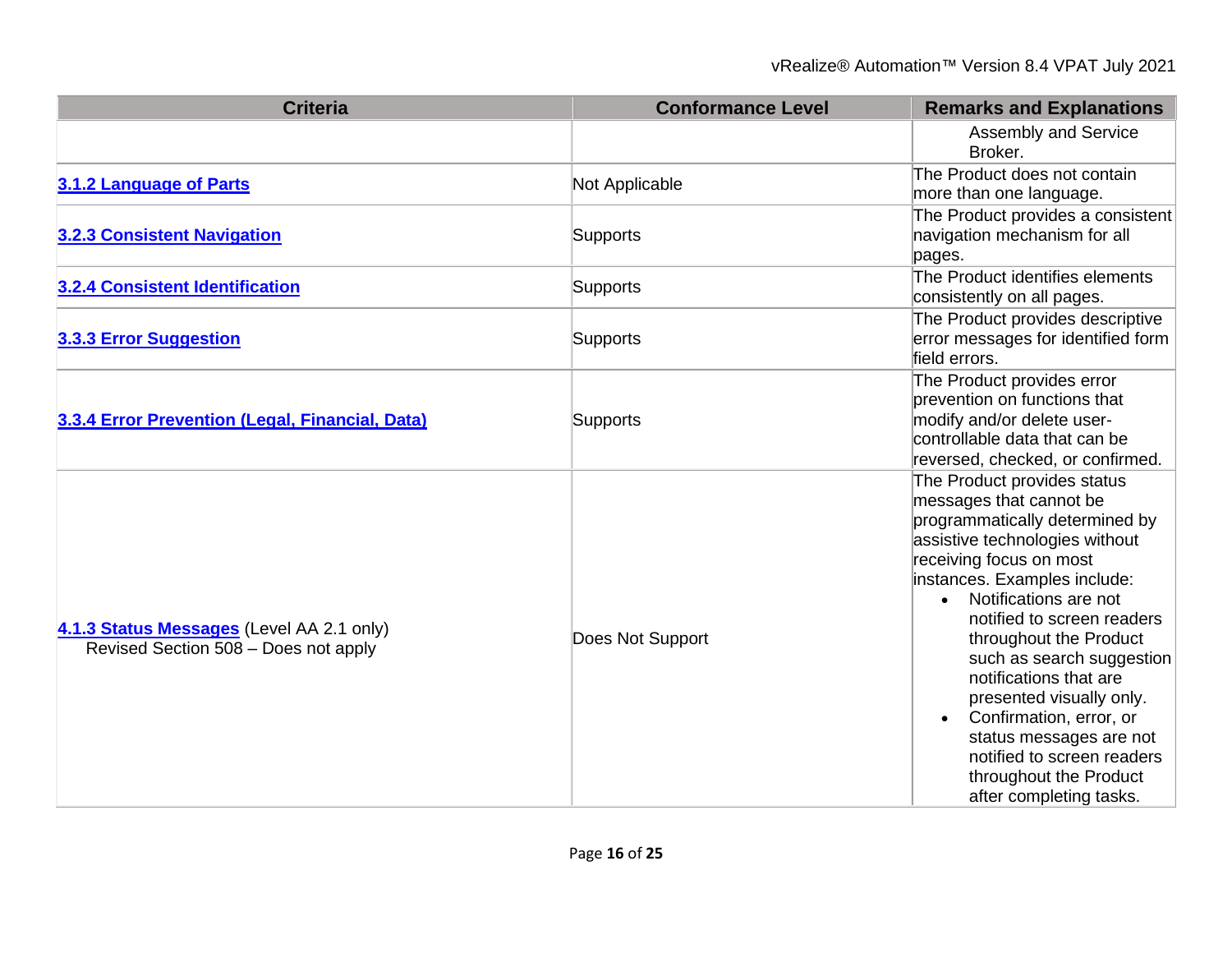#### **Table 3: Success Criteria, Level AAA**

Notes: Not Evaluated

## **Revised Section 508 Report**

Notes:

## **Chapter 3: [Functional Performance Criteria](https://www.access-board.gov/guidelines-and-standards/communications-and-it/about-the-ict-refresh/final-rule/text-of-the-standards-and-guidelines#302-functional-performance-criteria) (FPC)**

| <b>Criteria</b>                   | <b>Conformance Level</b>  | <b>Remarks and Explanations</b>                                                                                                                                                                                                                                                                  |
|-----------------------------------|---------------------------|--------------------------------------------------------------------------------------------------------------------------------------------------------------------------------------------------------------------------------------------------------------------------------------------------|
| 302.1 Without Vision              | Does Not Support          | The Product does not provide a mode<br>of operation that enables users with no<br>vision to use its features as disclosed<br>in:<br>• Table 1: 1.1.1, 1.3.1, 1.3.2,<br>2.1.1, 2.1.2, 2.2.1, 2.4.1, 2.4.2,<br>2.4.3, 2.4.4, 3.2.2, 3.3.1, 4.1.1,<br>and 4.1.2.<br>Table 2: 2.4.6 and 4.1.3.       |
| 302.2 With Limited Vision         | Does Not Support          | The Product does not provide a mode<br>of operation that enables users with<br>limited vision to use its features as<br>disclosed in:<br>• Table 1: 1.1.1, 1.3.1, 1.3.2,<br>2.1.1, 2.1.2, 2.4.1, 2.4.2, 2.4.3,<br>2.4.4, 3.2.2, 3.3.1, 3.3.2, and<br>4.1.2.<br>Table 2: 1.4.3, 2.4.6, and 2.4.7. |
| 302.3 Without Perception of Color | <b>Partially Supports</b> | The Product provides at least one<br>mode of operation that enables users<br>without a perception of color to use its<br>features. A few challenges may occur<br>while accessing the application as<br>disclosed in:                                                                             |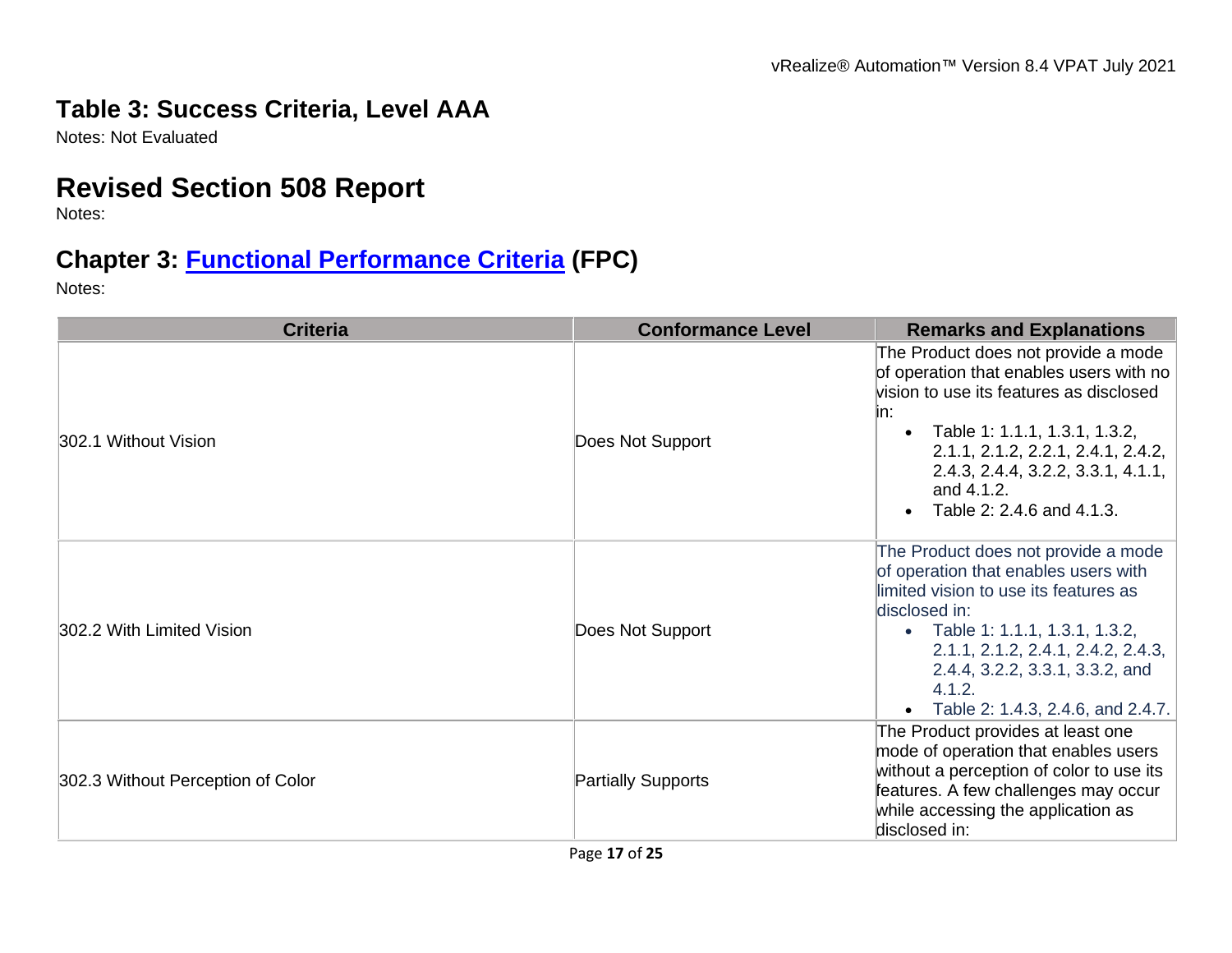#### vRealize® Automation™ Version 8.4 VPAT July 2021

| <b>Criteria</b>                                                | <b>Conformance Level</b>  | <b>Remarks and Explanations</b>                                                                                                                                                                                                                                                                                   |
|----------------------------------------------------------------|---------------------------|-------------------------------------------------------------------------------------------------------------------------------------------------------------------------------------------------------------------------------------------------------------------------------------------------------------------|
|                                                                |                           | Table 2: 1.4.3.                                                                                                                                                                                                                                                                                                   |
| 302.4 Without Hearing                                          | <b>Supports</b>           | The Product provides at least one<br>mode of operation that enables users<br>without hearing to use its features.                                                                                                                                                                                                 |
| 302.5 With Limited Hearing                                     | <b>Supports</b>           | The Product provides at least one<br>mode of operation that enables users<br>with limited hearing to use its features.                                                                                                                                                                                            |
| 302.6 Without Speech                                           | Supports                  | The Product provides at least one<br>mode of operation that enables users<br>without speech to use its features.                                                                                                                                                                                                  |
| 302.7 With Limited Manipulation                                | Does Not Support          | The Product does not provide a mode<br>of operation that does not require fine<br>motor control or simultaneous manual<br>operations as disclosed in:<br>• Table 1: 2.1.1, 2.1.2, 2.2.1,<br>2.4.1, 2.4.2, 2.4.3, 2.4.4, 3.2.2,<br>4.1.1, and 4.1.2.<br>• Table 2: 2.4.7, and 2.4.6.                               |
| 302.8 With Limited Reach and Strength                          | <b>Partially Supports</b> | The Product features provide at least<br>one mode of operation that enables<br>users with limited reach to use its<br>features. A few challenges may occur<br>while accessing the application as<br>disclosed in:<br>• Table 1: 2.1.1, 2.1.2, 2.2.1,<br>2.4.1, 2.4.3, and 3.2.2.<br>• Table 2: 2.4.7.             |
| 302.9 With Limited Language, Cognitive, and Learning Abilities | <b>Partially Supports</b> | The Product provides features that<br>make it simpler and easier to use by<br>individuals with limited cognitive,<br>language, and learning abilities. A few<br>challenges may occur while accessing<br>the application as disclosed in:<br>• Table 1: 1.1.1, 1.3.1, 1.3.2,<br>2.1.1, 2.2.1, 2.4.1, 2.4.2, 2.4.3, |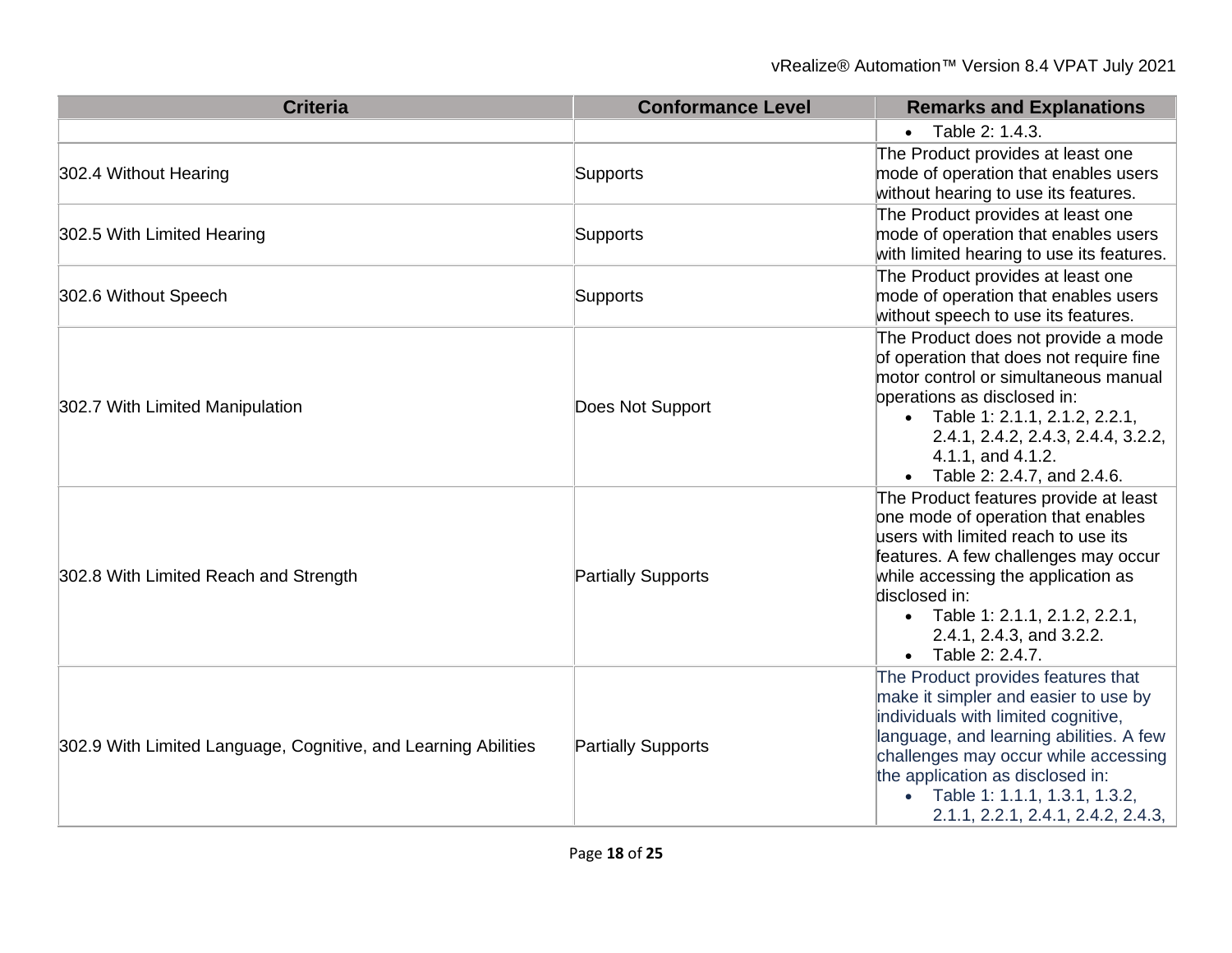| <b>Criteria</b> | <b>Conformance Level</b> | <b>Remarks and Explanations</b>                  |
|-----------------|--------------------------|--------------------------------------------------|
|                 |                          | 2.4.4, 3.3.1, 3.3.2, 3.2.2, 4.1.1,<br>and 4.1.2. |
|                 |                          | Table 2: 2.4.6 and 2.4.7.                        |

## **Chapter 4: [Hardware](https://www.access-board.gov/guidelines-and-standards/communications-and-it/about-the-ict-refresh/final-rule/text-of-the-standards-and-guidelines#401-general)**

Notes: Not Applicable

## **Chapter 5: [Software](https://www.access-board.gov/guidelines-and-standards/communications-and-it/about-the-ict-refresh/final-rule/text-of-the-standards-and-guidelines#501-general)**

| <b>Criteria</b>                                       | <b>Conformance Level</b>            | <b>Remarks and Explanations</b>         |
|-------------------------------------------------------|-------------------------------------|-----------------------------------------|
| 501.1 Scope - Incorporation of WCAG 2.0 AA            | See WCAG 2.x section                | See information in WCAG 2.x section     |
| <b>502 Interoperability with Assistive Technology</b> | Heading cell - no response required | Heading cell - no response required     |
| 502.2.1 User Control of Accessibility Features        | Not Applicable                      | The Product is not a platform software. |
| 502.2.2 No Disruption of Accessibility Features       | Not Applicable                      | The Product is not a platform software. |
| <b>502.3 Accessibility Services</b>                   | Heading cell - no response required | Heading cell - no response required     |
| 502.3.1 Object Information                            | Not Applicable                      | The Product is not a platform software. |
| 502.3.2 Modification of Object Information            | Not Applicable                      | The Product is not a platform software. |
| 502.3.3 Row, Column, and Headers                      | Not Applicable                      | The Product is not a platform software. |
| 502.3.4 Values                                        | Not Applicable                      | The Product is not a platform software. |
| 502.3.5 Modification of Values                        | Not Applicable                      | The Product is not a platform software. |
| 502.3.6 Label Relationships                           | Not Applicable                      | The Product is not a platform software. |
| 502.3.7 Hierarchical Relationships                    | Not Applicable                      | The Product is not a platform software. |
| 502.3.8 Text                                          | Not Applicable                      | The Product is not a platform software. |
| 502.3.9 Modification of Text                          | Not Applicable                      | The Product is not a platform software. |
| 502.3.10 List of Actions                              | Not Applicable                      | The Product is not a platform software. |
| 502.3.11 Actions on Objects                           | Not Applicable                      | The Product is not a platform software. |
| 502.3.12 Focus Cursor                                 | Not Applicable                      | The Product is not a platform software. |
| 502.3.13 Modification of Focus Cursor                 | Not Applicable                      | The Product is not a platform software. |
| 502.3.14 Event Notification                           | Not Applicable                      | The Product is not a platform software. |
| 502.4 Platform Accessibility Features                 | Not Applicable                      | The Product is not a platform software. |
| <b>503 Applications</b>                               | Heading cell - no response required | Heading cell - no response required     |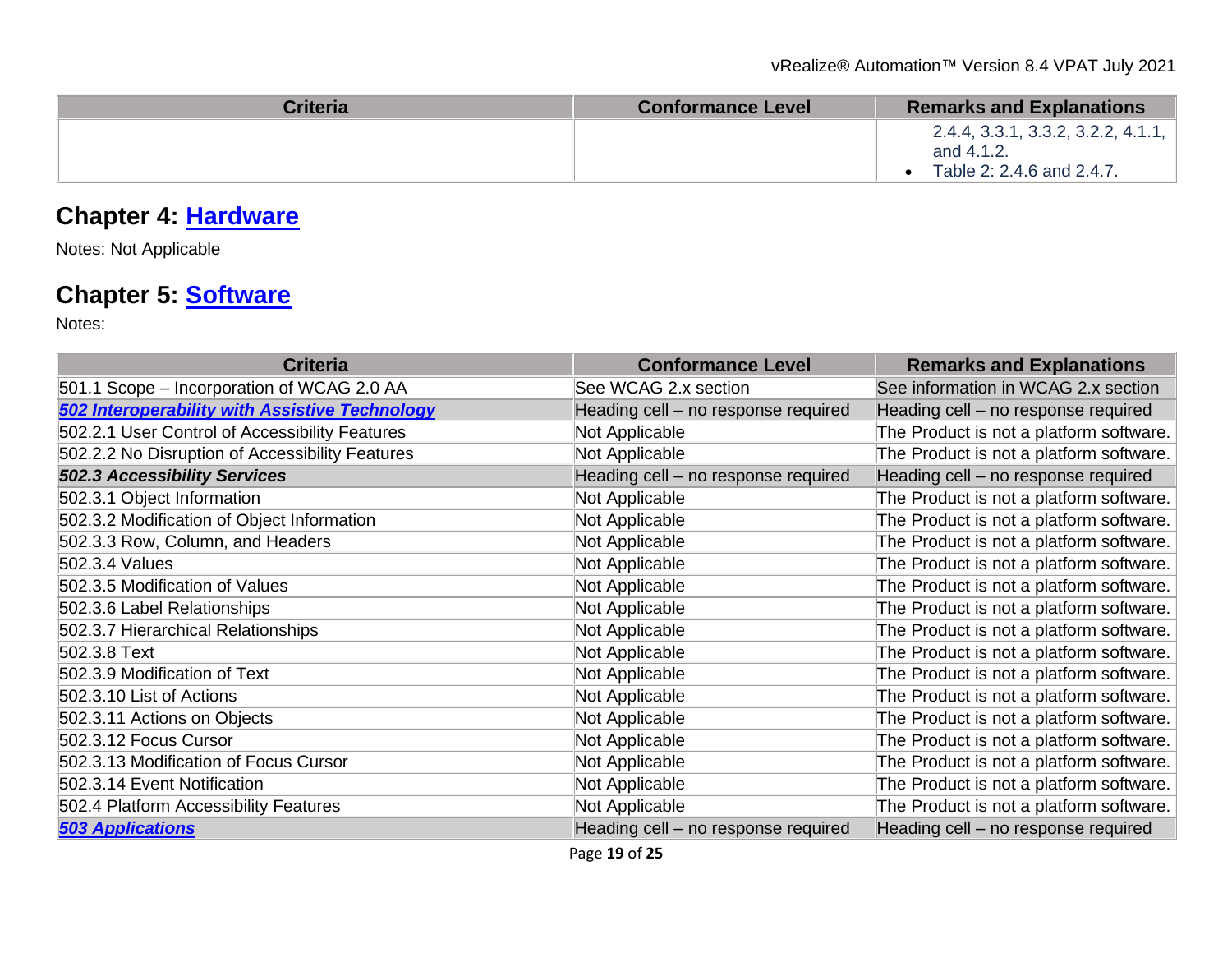| <b>Criteria</b>                                                                               | <b>Conformance Level</b>            | <b>Remarks and Explanations</b>                                                                          |
|-----------------------------------------------------------------------------------------------|-------------------------------------|----------------------------------------------------------------------------------------------------------|
| 503.2 User Preferences                                                                        | Not Applicable                      | The Product is not a platform software.                                                                  |
| 503.3 Alternative User Interfaces                                                             | Not Applicable                      | The Product does not provide an<br>alternative user interface that functions<br>as assistive technology. |
| 503.4 User Controls for Captions and Audio Description                                        | Heading cell - no response required | Heading cell - no response required                                                                      |
| 503.4.1 Caption Controls                                                                      | Not Applicable                      | The Product does not contain<br>synchronized media.                                                      |
| 503.4.2 Audio Description Controls                                                            | Not Applicable                      | The Product does not contain<br>synchronized media.                                                      |
| <b>504 Authoring Tools</b>                                                                    | Heading cell - no response required | Heading cell - no response required                                                                      |
| 504.2 Content Creation or Editing (if not authoring tool, enter "not<br>applicable")          | See WCAG 2.x section                | See information in WCAG 2.x section                                                                      |
| 504.2.1 Preservation of Information Provided for Accessibility in<br><b>Format Conversion</b> | Not Applicable                      | The Product is not an authoring tool.                                                                    |
| 504.2.2 PDF Export                                                                            | Not Applicable                      | The Product is not an authoring tool.                                                                    |
| 504.3 Prompts                                                                                 | Not Applicable                      | The Product is not an authoring tool.                                                                    |
| 504.4 Templates                                                                               | Not Applicable                      | The Product is not an authoring tool.                                                                    |

## **Chapter 6: [Support Documentation and Services](https://www.access-board.gov/guidelines-and-standards/communications-and-it/about-the-ict-refresh/final-rule/text-of-the-standards-and-guidelines#601-general)**

Notes: Not Evaluated

# **EN 301 549 Report**

Notes:

## **Chapter 4: [Functional Performance Statements](https://www.etsi.org/deliver/etsi_en/301500_301599/301549/03.01.01_60/en_301549v030101p.pdf#%5B%7B%22num%22%3A38%2C%22gen%22%3A0%7D%2C%7B%22name%22%3A%22XYZ%22%7D%2C54%2C747%2C0%5D) (FPS)**

| <b>Criteria</b>            | <b>Conformance Level</b> | <b>Remarks and Explanations</b>                                                                                                  |
|----------------------------|--------------------------|----------------------------------------------------------------------------------------------------------------------------------|
| 4.2.1 Usage without vision | Does Not Support         | The Product does not provide a mode<br>of operation that enables users with no<br>vision to use its features as disclosed<br>In: |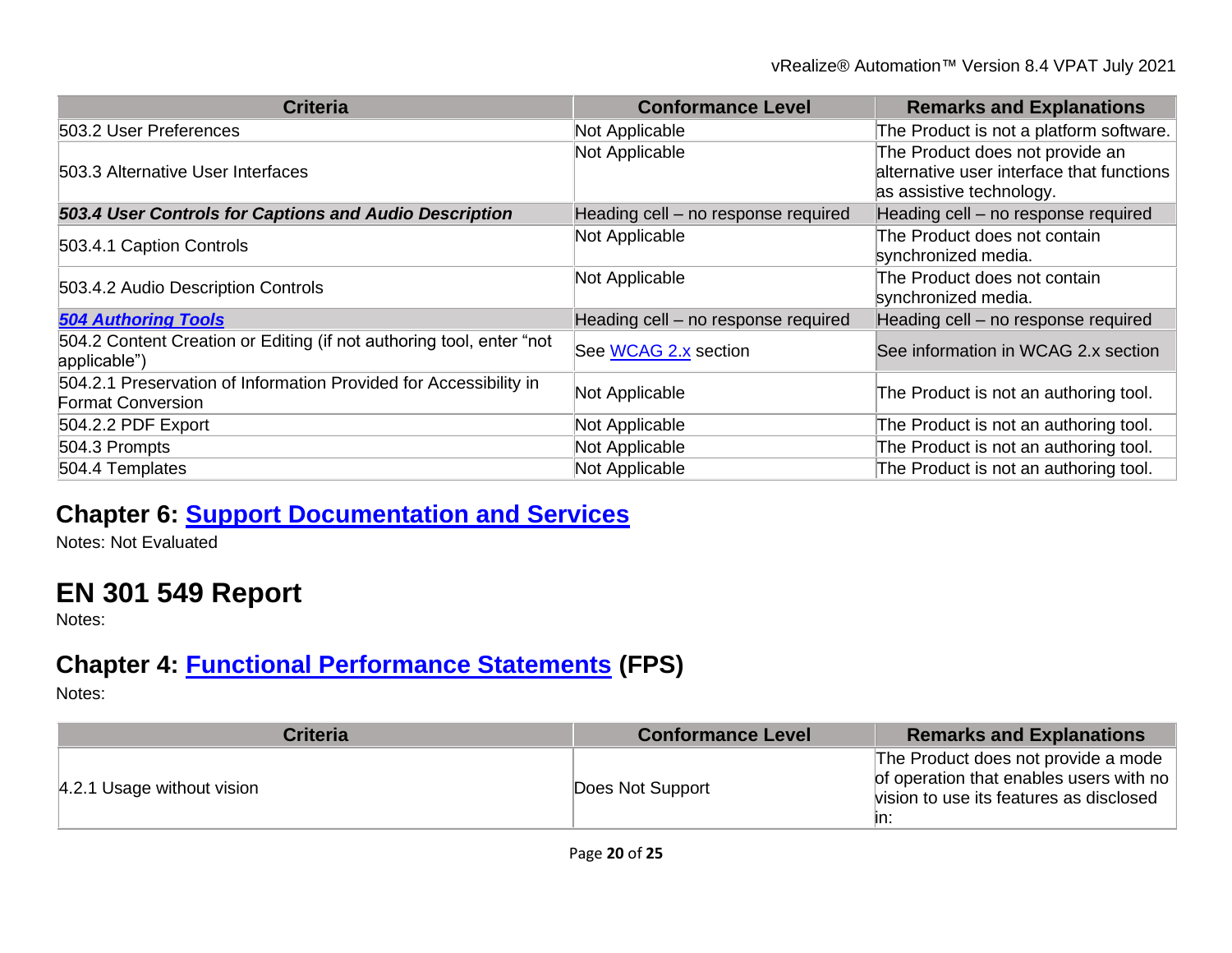| <b>Criteria</b>                                   | <b>Conformance Level</b>  | <b>Remarks and Explanations</b>                                                                                                                                                                                                                                                                                                      |
|---------------------------------------------------|---------------------------|--------------------------------------------------------------------------------------------------------------------------------------------------------------------------------------------------------------------------------------------------------------------------------------------------------------------------------------|
|                                                   |                           | • Table 1: 1.1.1, 1.3.1, 1.3.2,<br>2.1.1, 2.1.2, 2.2.1, 2.4.1, 2.4.2,<br>2.4.3, 2.4.4, 2.5.3, 3.2.2, 3.3.1,<br>4.1.1, and 4.1.2.<br>Table 2: 2.4.6 and 4.1.3.                                                                                                                                                                        |
| 4.2.2 Usage with limited vision                   | Does Not Support          | The Product does not provide a mode<br>of operation that enables users with<br>limited vision to use its features as<br>disclosed in:<br>• Table 1: 1.1.1, 1.3.1, 1.3.2,<br>2.1.1, 2.1.2, 2.4.1, 2.4.2, 2.4.3,<br>2.4.4, 2.5.3, 3.2.2, 3.3.1, 3.3.2,<br>and 4.1.2.<br>• Table 2: 1.4.3, 1.4.10, 1.4.11,<br>1.4.13, 2.4.6, and 2.4.7. |
| 4.2.3 Usage without perception of colour          | <b>Partially Supports</b> | The Product provides at least one<br>mode of operation that enables users<br>without a perception of colour to use its<br>features. A few challenges may occur<br>while accessing the application as<br>disclosed in:<br>• Table 2: 1.4.3 and 1.4.11.                                                                                |
| 4.2.4 Usage without hearing                       | Supports                  | The Product provides at least one<br>mode of operation that enables users<br>without hearing to use its features.                                                                                                                                                                                                                    |
| 4.2.5 Usage with limited hearing                  | Supports                  | The Product provides at least one<br>mode of operation that enables users<br>with limited hearing to use its features.                                                                                                                                                                                                               |
| 4.2.6 Usage with no or limited vocal capability   | <b>Supports</b>           | The Product provides at least one<br>mode of operation that enables users<br>without speech to use its features.                                                                                                                                                                                                                     |
| 4.2.7 Usage with limited manipulation or strength | Does Not Support          | The Product does not provide a mode<br>of operation that does not require fine                                                                                                                                                                                                                                                       |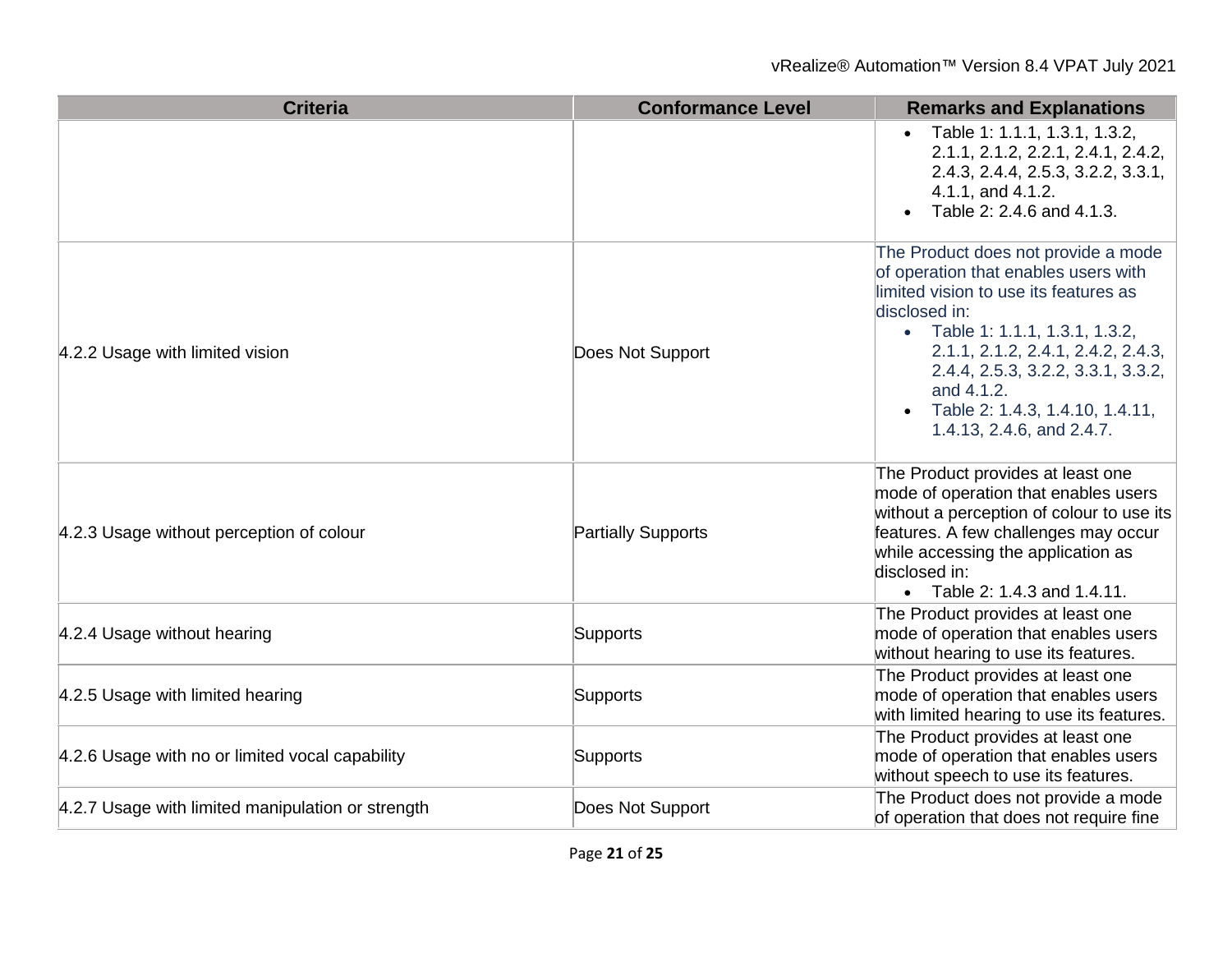| <b>Criteria</b>                                           | <b>Conformance Level</b>  | <b>Remarks and Explanations</b>                                                                                                                                                                                                                                                                                                                                                                                     |
|-----------------------------------------------------------|---------------------------|---------------------------------------------------------------------------------------------------------------------------------------------------------------------------------------------------------------------------------------------------------------------------------------------------------------------------------------------------------------------------------------------------------------------|
|                                                           |                           | motor control or simultaneous manual<br>operations as disclosed in:<br>• Table 1: 2.1.1, 2.1.2, 2.2.1,<br>2.4.1, 2.4.2, 2.4.3, 2.4.4, 2.5.3,<br>3.2.2, 4.1.1, and 4.1.2.<br>• Table 2: 1.4.13, 2.4.7, and<br>2.4.6.                                                                                                                                                                                                 |
| 4.2.8 Usage with limited reach                            | <b>Partially Supports</b> | The Product features provide at least<br>one mode of operation that enables<br>users with limited reach to use its<br>features. A few challenges may occur<br>while accessing the application as<br>disclosed in:<br>• Table 1: 2.1.1, 2.1.2, 2.2.1,<br>2.4.1, 2.4.3, 2.5.3, and 3.2.2.<br>• Table 2: 1.4.13 and 2.4.7.                                                                                             |
| 4.2.9 Minimize photosensitive seizure triggers            | Supports                  | The Product provides at least one<br>mode of operation that minimizes the<br>potential for triggering photosensitive<br>seizures.                                                                                                                                                                                                                                                                                   |
| 4.2.10 Usage with limited cognition, language or learning | <b>Partially Supports</b> | The Product provides features that<br>make it simpler and easier to use by<br>individuals with limited cognitive,<br>language, and learning abilities. A few<br>challenges may occur while accessing<br>the application as disclosed in:<br>• Table 1: 1.1.1, 1.3.1, 1.3.2,<br>2.1.1, 2.2.1, 2.4.1, 2.4.2, 2.4.3,<br>2.4.4, 2.5.3, 3.3.1, 3.3.2, 3.2.2,<br>4.1.1, and 4.1.2.<br>• Table 2: 2.4.6, 2.4.7, and 4.1.3. |
| $4.2.11$ Privacy                                          | Supports                  | The Product maintains privacy equally<br>for all users.                                                                                                                                                                                                                                                                                                                                                             |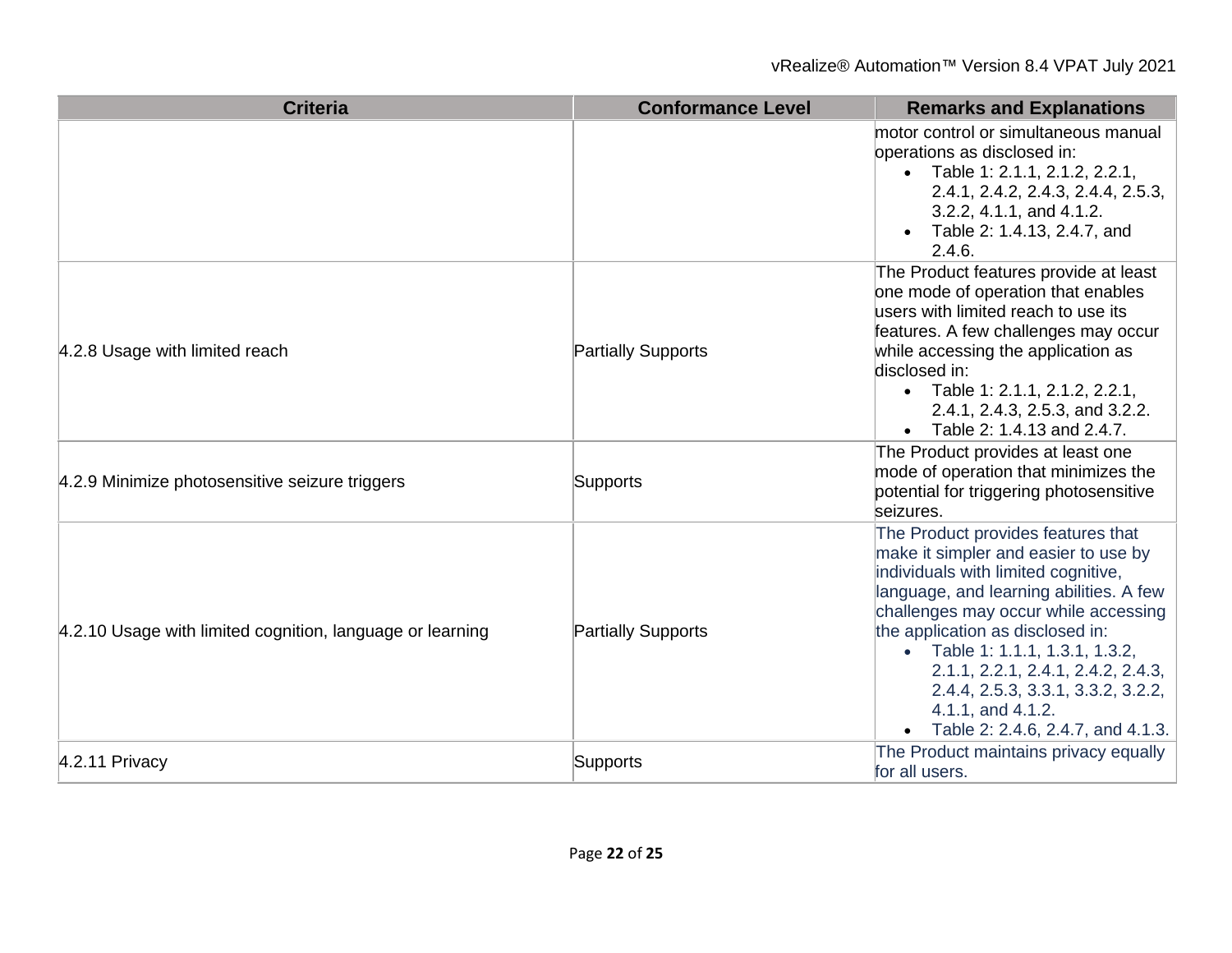## **Chapter [5: Generic Requirements](https://www.etsi.org/deliver/etsi_en/301500_301599/301549/03.01.01_60/en_301549v030101p.pdf#%5B%7B%22num%22%3A45%2C%22gen%22%3A0%7D%2C%7B%22name%22%3A%22XYZ%22%7D%2C54%2C747%2C0%5D)**

Notes: Not Applicable

#### **Chapter [6: ICT with Two-Way Voice Communication](https://www.etsi.org/deliver/etsi_en/301500_301599/301549/03.01.01_60/en_301549v030101p.pdf#%5B%7B%22num%22%3A60%2C%22gen%22%3A0%7D%2C%7B%22name%22%3A%22XYZ%22%7D%2C54%2C747%2C0%5D)**

Notes: Not Applicable

#### **Chapter [7: ICT with Video Capabilities](https://www.etsi.org/deliver/etsi_en/301500_301599/301549/03.01.01_60/en_301549v030101p.pdf#%5B%7B%22num%22%3A70%2C%22gen%22%3A0%7D%2C%7B%22name%22%3A%22XYZ%22%7D%2C54%2C747%2C0%5D)**

Notes: Not Applicable

# **Chapter [8: Hardware](https://www.etsi.org/deliver/etsi_en/301500_301599/301549/03.01.01_60/en_301549v030101p.pdf#%5B%7B%22num%22%3A74%2C%22gen%22%3A0%7D%2C%7B%22name%22%3A%22XYZ%22%7D%2C54%2C747%2C0%5D)**

Notes: Not Applicable

## **Chapter [9: Web](https://www.etsi.org/deliver/etsi_en/301500_301599/301549/03.01.01_60/en_301549v030101p.pdf#%5B%7B%22num%22%3A113%2C%22gen%22%3A0%7D%2C%7B%22name%22%3A%22XYZ%22%7D%2C54%2C747%2C0%5D)**

Notes: See **[WCAG 2.x section](#page-2-0)**

#### **Chapter [10: Non-Web Software](https://www.etsi.org/deliver/etsi_en/301500_301599/301549/03.01.01_60/en_301549v030101p.pdf#%5B%7B%22num%22%3A127%2C%22gen%22%3A0%7D%2C%7B%22name%22%3A%22XYZ%22%7D%2C54%2C747%2C0%5D)**

Notes: Not Applicable

## **Chapter [11: Software](https://www.etsi.org/deliver/etsi_en/301500_301599/301549/03.01.01_60/en_301549v030101p.pdf#%5B%7B%22num%22%3A149%2C%22gen%22%3A0%7D%2C%7B%22name%22%3A%22XYZ%22%7D%2C54%2C747%2C0%5D)**

| <b>Criteria</b>                                                                                | <b>Conformance Level</b>            | <b>Remarks and Explanations</b>                  |
|------------------------------------------------------------------------------------------------|-------------------------------------|--------------------------------------------------|
| 11.0 General (informative)                                                                     | Heading cell - no response required | Heading cell - no response required              |
| 11.1.1.1 through 11.4.1.3                                                                      | See WCAG 2.x section                | See information in WCAG 2.x section              |
| 11.5 Interoperability with assistive technology                                                | Heading cell - no response required | Heading cell - no response required              |
| 11.5.1 Closed functionality                                                                    | Heading cell - no response required | Heading cell - no response required              |
| 11.5.2 Accessibility services                                                                  | Heading cell - no response required | Heading cell - no response required              |
| 11.5.2.1 Platform accessibility service support for software<br>that provides a user interface | See 11.5.2.5 through 11.5.2.17      | See information in 11.5.2.5 through<br>11.5.2.17 |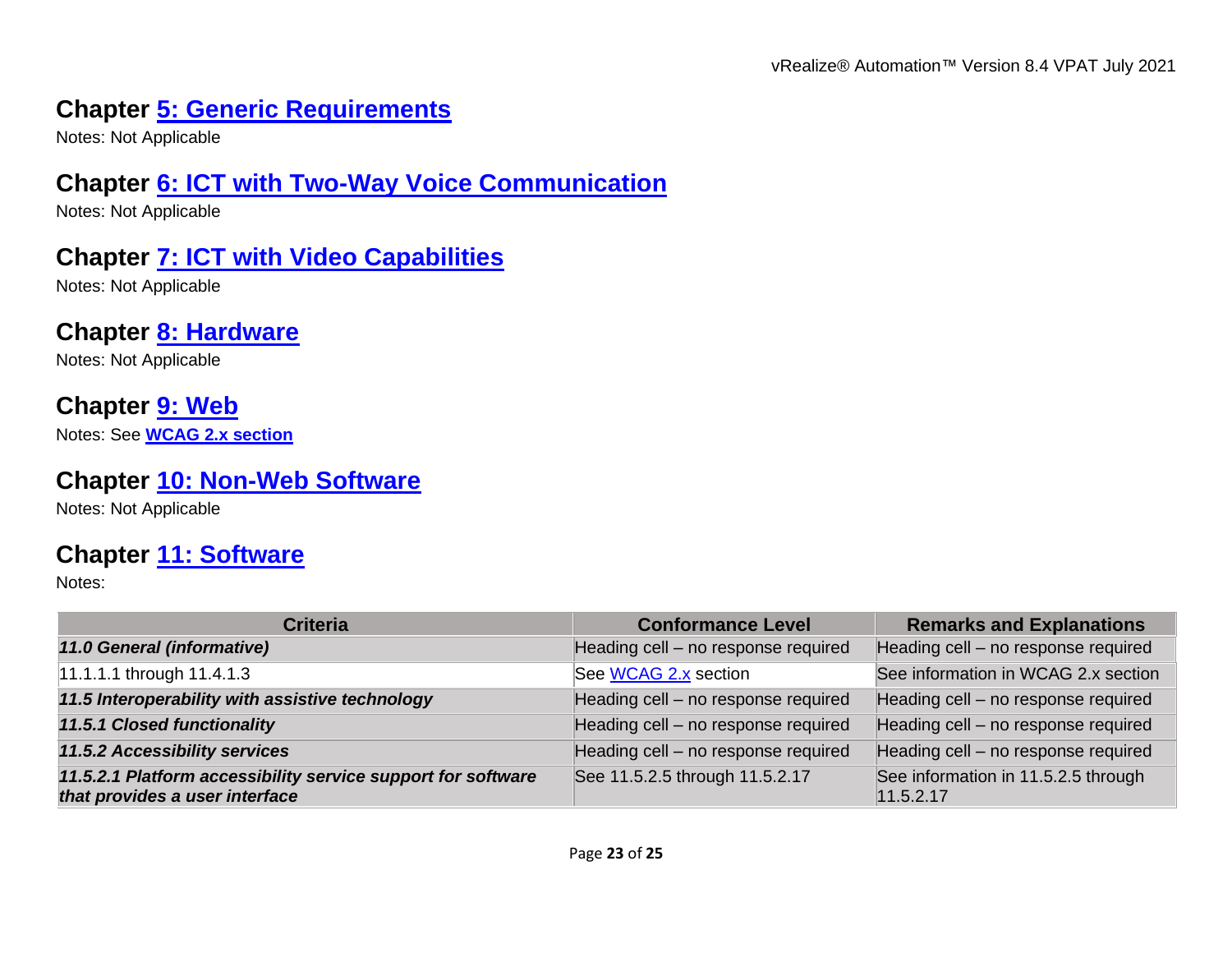| <b>Criteria</b>                                                               | <b>Conformance Level</b>            | <b>Remarks and Explanations</b>                  |
|-------------------------------------------------------------------------------|-------------------------------------|--------------------------------------------------|
| 11.5.2.2 Platform accessibility service support for assistive<br>technologies | See 11.5.2.5 through 11.5.2.17      | See information in 11.5.2.5 through<br>11.5.2.17 |
| 11.5.2.3 Use of accessibility services                                        | Not Applicable                      | The Product is not a platform software.          |
| 11.5.2.4 Assistive technology                                                 | Not Applicable                      | The Product is not an assistive<br>technology.   |
| 11.5.2.5 Object information                                                   | Not Applicable                      | The Product is not a platform software.          |
| 11.5.2.6 Row, column, and headers                                             | Not Applicable                      | The Product is not a platform software.          |
| 11.5.2.7 Values                                                               | Not Applicable                      | The Product is not a platform software.          |
| 11.5.2.8 Label relationships                                                  | Not Applicable                      | The Product is not a platform software.          |
| 11.5.2.9 Parent-child relationships                                           | Not Applicable                      | The Product is not a platform software.          |
| 11.5.2.10 Text                                                                | Not Applicable                      | The Product is not a platform software.          |
| 11.5.2.11 List of available actions                                           | Not Applicable                      | The Product is not a platform software.          |
| 11.5.2.12 Execution of available actions                                      | Not Applicable                      | The Product is not a platform software.          |
| 11.5.2.13 Tracking of focus and selection attributes                          | Not Applicable                      | The Product is not a platform software.          |
| 11.5.2.14 Modification of focus and selection attributes                      | Not Applicable                      | The Product is not a platform software.          |
| 11.5.2.15 Change notification                                                 | Not Applicable                      | The Product is not a platform software.          |
| 11.5.2.16 Modifications of states and properties                              | Not Applicable                      | The Product is not a platform software.          |
| 11.5.2.17 Modifications of values and text                                    | Not Applicable                      | The Product is not a platform software.          |
| 11.6 Documented accessibility usage                                           | Heading cell - no response required | Heading cell - no response required              |
| 11.6.1 User control of accessibility features                                 | Not Applicable                      | The Product is not a platform software.          |
| 11.6.2 No disruption of accessibility features                                | Not Applicable                      | The Product is not a platform software.          |
| 11.7 User preferences                                                         | Not Applicable                      | The Product is not a platform software.          |
| <b>11.8 Authoring tools</b>                                                   | Heading cell - no response required | Heading cell - no response required              |
| 11.8.1 Content technology                                                     | Heading cell - no response required | Heading cell - no response required              |
| 11.8.2 Accessible content creation                                            | Not Applicable                      | See information in WCAG 2.x section              |
| 11.8.3 Preservation of accessibility information in transformations           | Not Applicable                      | The Product is not an authoring tool.            |
| 11.8.4 Repair assistance                                                      | Not Applicable                      | The Product is not an authoring tool.            |
| 11.8.5 Templates                                                              | Not Applicable                      | The Product is not an authoring tool.            |